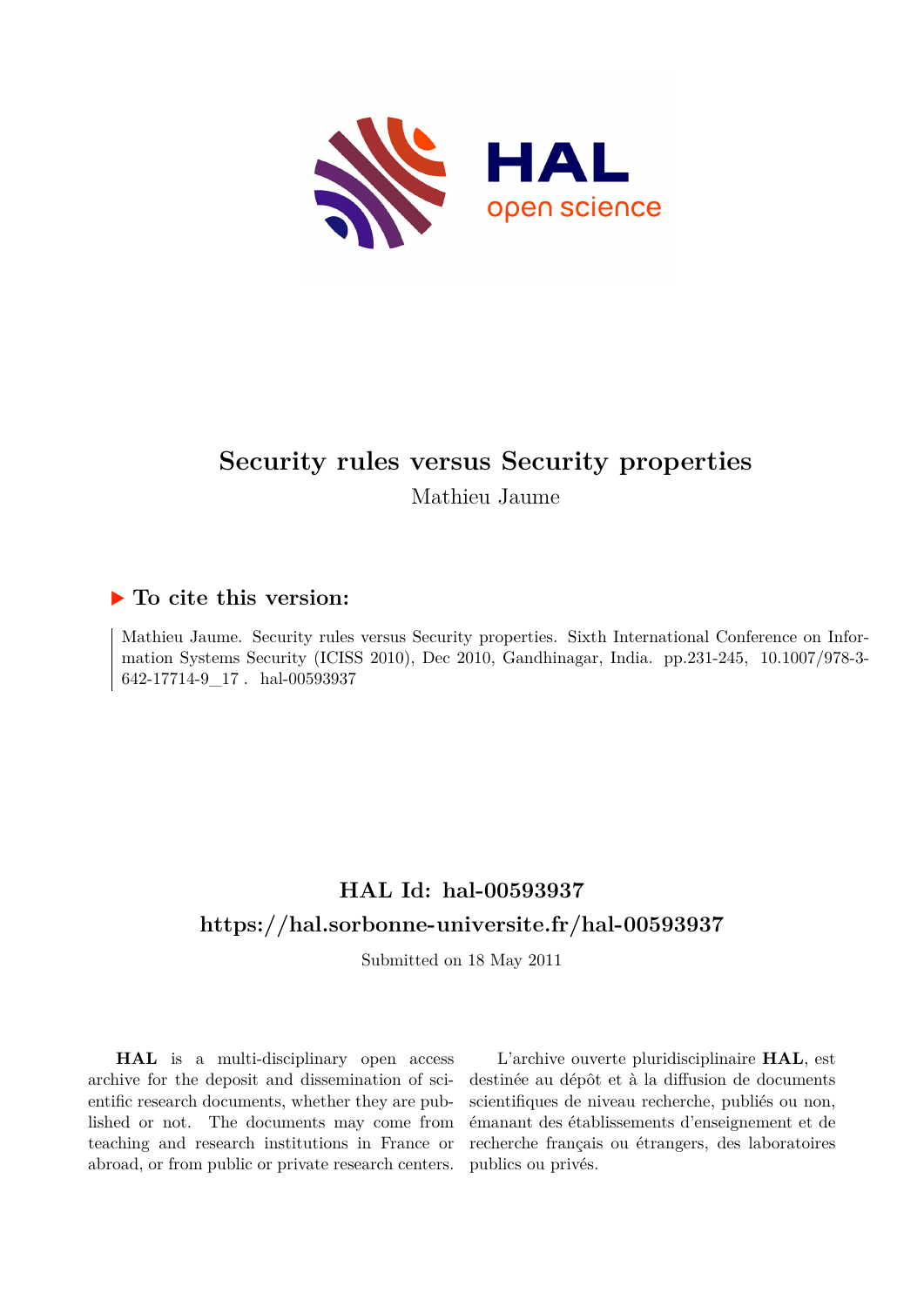### Security rules versus Security properties

Mathieu Jaume

SPI – LIP6 – University Pierre & Marie Curie, 4 Place Jussieu, 75252 Paris Cedex 05, France Mathieu.Jaume@Lip6.fr

Abstract. There exist many approaches to specify and to define security policies. We present here a framework in which the basic components of security policies can be expressed, and we identify their role in the description of a policy, of a system and of a secure system. In this setting, we formally describe two approaches to define policies, and we relate them: the rule-based approach consists of specifying the conditions under which an action is granted and, the property-based approach consists of specifying the security properties the policy aims to enforce. We also show how a policy can be applied to constrain an existing system, and how a secure system can be defined from a security policy.

Keywords: Security policies, security properties, security rules, systems.

#### 1 Introduction

Security has become a major issue in computer science and there exists now a large collection of literature on this topic. In this context, many security policies have been introduced, describing, in a more or less formal way, within a particular specification language, a notion of information system, suitable in a particular context, and/or the specification of granted actions in this system, and/or the specification of secure states of this system. A classification of these approaches can be obtained by considering two main criteria. The first one is the language used to describe the policy. Specification languages can be natural languages, XACML, logic, reduction systems, automata, etc. Of course, a formal language, based on a clear syntax and semantics, allows a clear meaning of the described policy, and also allows to reason about its properties in a mathematical setting. Furthermore, depending on the language used to specify a policy, an operational mechanism, allowing to enforce the policy on a system, can be more or less difficult to develop. The second criterion is the definition of what is a security policy. Is it a specification of secure states of the system? is it an operational mechanism allowing to grant or to revoke actions on the system? does this mechanism take into account how the system is transformed by the actions, or is it just based on the name of actions? what is a security information? is it an information that the policy aims to control or is it an information that the policy uses to control a system? what is a security configuration? can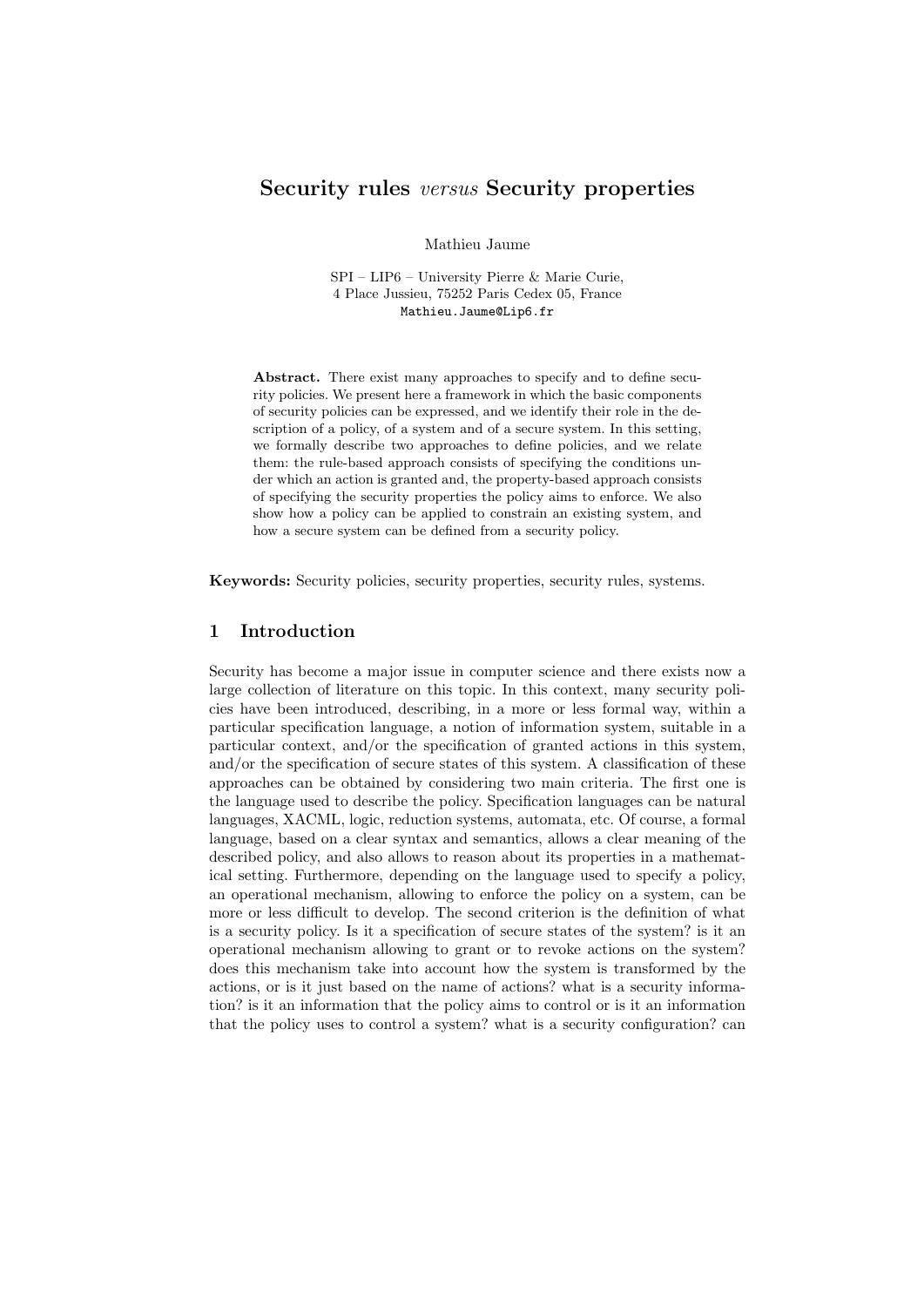a security configuration be modified during the lifetime of a system? is there a (administrative) policy to control changes of security configurations? does a policy take into account a notion of environment? are the systems on which policies apply and the policies independent, or do they share some entities? In this paper, we provide a formal framework allowing to specify and to define security policies by following several approaches and we show how to relate them. In this setting, we focus on two approaches to define policies: the rule-based approach consists of specifying the conditions under which an action is granted, and the property-based approach consists of specifying the security properties the policy aims to enforce. As we will see, while property-based policies can be expressed as rule-based policies, there exist some rule-based policies which cannot be expressed as property-based policies. Indeed rule-based policies allow to specify some behaviours which cannot be enforced by property-based policies. This is the main difference between the two approaches. However, we give here a formal characterization of the class of rule-based policies which can be expressed as property-based policies. Moreover, we also present how to apply a policy to constrain an existing system to get a secure system according to the policy, and how to define a secure system from a policy. Last, we give some equivalence results about the executions of such systems. Our framework does not correspond to the definition of a language to deal with security policies but aims to define what are the components needed to specify security policies, what are their roles and, depending on the considered approach, what can be done with a security policy. Using such a framework provides several benefits. Firstly, policies developed within this framework can be easily reused when considering new policies or even variant of these policies. Secondly, we think that this framework provides some methodological guidelines allowing to specify security policies. Finally, it is convenient to deal with a generic formal framework in which many policies can be expressed in order to perform analysis of these policies and to define operations over these policies (such as comparison or composition of policies).

#### 2 Systems

This section introduces the basic notions related to labelled transition systems (LTS) together with their notations. A LTS S is a tuple  $(\Sigma, \Sigma^0, L, \delta)$  where  $\Sigma$ is a set of states,  $\Sigma^0 \subseteq \Sigma$  is a set of initial states, L is a set of labels, and  $\delta \subseteq \Sigma \times L \times \Sigma$  is a transition relation. Often, we will write  $\sigma_1 \stackrel{l}{\rightarrow} \delta \sigma_2$  instead of  $(\sigma_1, l, \sigma_2) \in \delta$ . Furthermore, we will write  $\vec{l}$  a sequence  $(l_1, \dots, l_n)$  of labels in L and, when it is defined, we will write  $\sigma_1 \stackrel{\overrightarrow{l}}{\longrightarrow} \sigma_{n+1}$  the sequence:

$$
\sigma_1 \xrightarrow{l_1} \sigma_2 \xrightarrow{l_2} \cdots \xrightarrow{l_{n-1}} \sigma_n \xrightarrow{l_n} \sigma_{n+1}
$$

of transitions. From an operational point of view, we can require that the relation  $\delta$  of a LTS defines a deterministic and left-total relation:

$$
\forall \sigma, \sigma_1, \sigma_2 \in \Sigma \ \forall l \in L \ (\sigma \xrightarrow{l} \sigma_1 \land \sigma \xrightarrow{l} \sigma_2) \Rightarrow \sigma_1 = \sigma_2
$$
  

$$
\forall \sigma_1 \in \Sigma \ \forall l \in L \ \exists \sigma_2 \in \Sigma \ \sigma_1 \xrightarrow{l} \sigma_2 \ \sigma_2
$$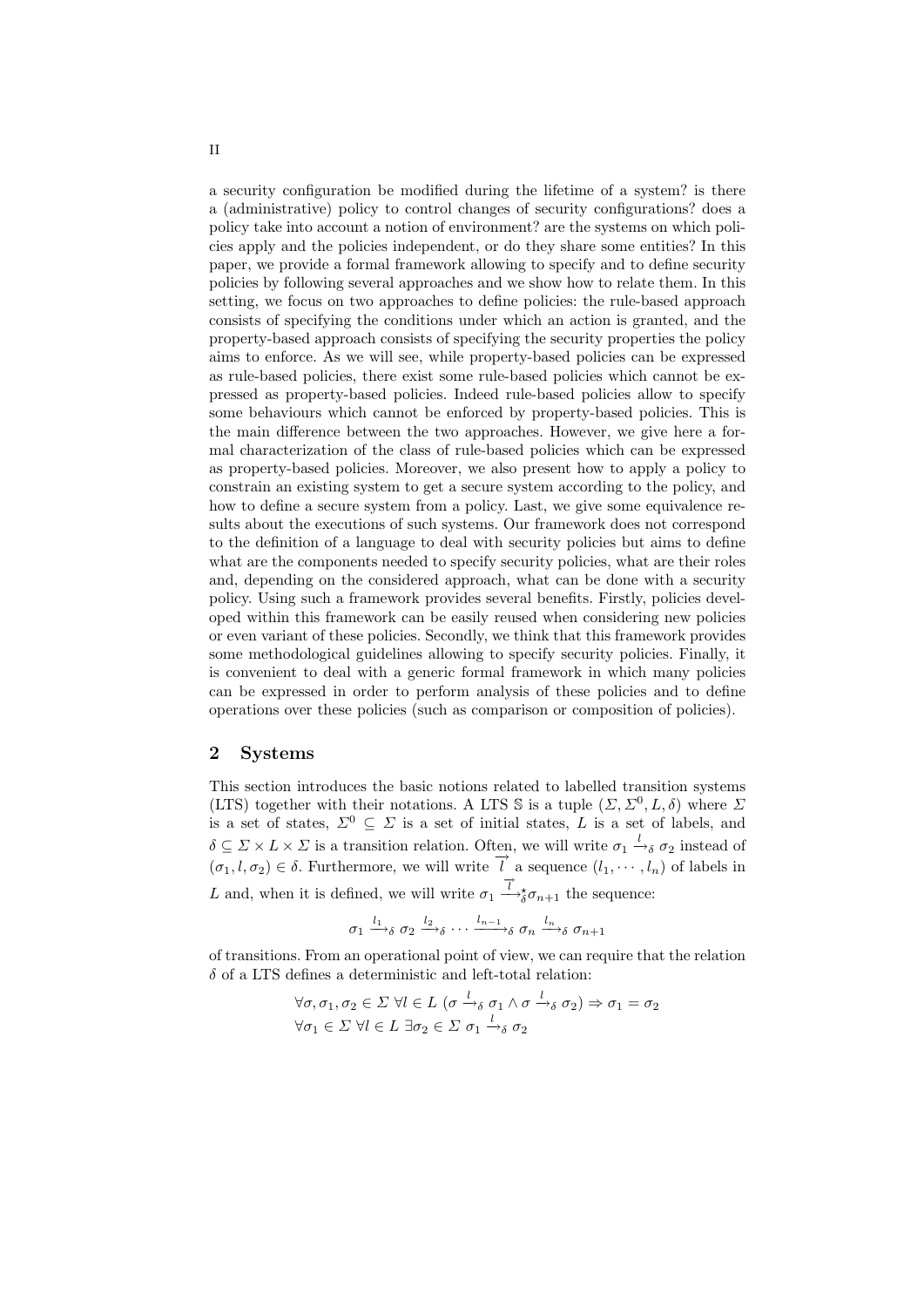We write  $\Gamma(\mathbb{S})$  the set of states that are reachable by "applying" a finite number of times  $\delta$  from a state in  $\Sigma^0$ . We also define the set  $Exec(\mathbb{S}) \subseteq \Sigma^+$  (where  $\Sigma^+$ is the set of non-empty finite sequences of states) of executions of S as follows:

$$
Exec(\mathbb{S}) = \{(\sigma_1, \cdots, \sigma_n) \mid n \geq 1 \land \sigma_1 \in \Sigma^0 \land \forall i \ \exists l \in L \ \sigma_i \xrightarrow{l} \sigma_{i+1}\}
$$

*Example 1.* We define the system  $\mathbb{S}_{ac} = (\Sigma_{ac}, \Sigma_{ac}^0, L_{ac}, \delta_{ac})$  allowing to add or to release accesses done by active entities, the subjects in  $\mathcal{S}$ , over passive entities, the objects in  $\mathcal{O}$ , according to access modes in  $\mathcal{A}$  (for example, read, write, etc). A state is represented by a function  $\alpha : \mathcal{S} \to \varphi(\mathcal{O} \times \mathcal{A})$  such that  $(o, a) \in \alpha(s)$  means that s has an access over o according to the access mode a. Hence,  $\Sigma_{ac} = {\alpha : \mathcal{S} \to \wp(\mathcal{O} \times \mathcal{A})}$ . We define  $\Sigma_{ac}^0 = {\alpha_0 | \forall s \in \mathcal{S} \alpha_0(s) = \emptyset}$ expressing that no access is done in the initial state. By considering the set of labels  $L_{ac} = \{ \langle +, s, o, a \rangle, \langle -, s, o, a \rangle \mid s \in S, o \in \mathcal{O}, a \in \mathcal{A} \},$  where  $\langle +, s, o, a \rangle$ (resp.  $\langle -, s, o, a \rangle$ ) allows to add (resp. to release) the access done by s over o according to a, we define the transition relation  $\delta_{ac}$  by:

$$
\left\{\alpha \xrightarrow{\langle +, s, o, a \rangle} \delta_{ac} \alpha[s \leftarrow \alpha(s) \cup \{(s, o, a)\}] \atop \alpha \xrightarrow{\langle -, s, o, a \rangle} \delta_{ac} \alpha[s \leftarrow \alpha(s) \setminus \{(s, o, a)\}] \right\} \text{ where } f[x \leftarrow v](y) = \begin{cases} f(y) \text{ if } x \neq y \\ v \text{ if } x = y \end{cases}
$$

We introduce now the notion of interpretation of the states of a system: an interpretation  $I_{\Sigma}^{\mathbb{D}}$  of  $\Sigma$  based on the domain  $\mathbb{D}$  is a mapping from  $\Sigma$  to  $\mathbb{D}$ . We write  $[\![\sigma]\!]_{I_{\Sigma}^{\mathbb{D}}}$  the interpretation of  $\sigma$ , and we extend this definition for subsets  $\Sigma'$ of  $\Sigma$  as follows:  $[\![\Sigma']\!]_{I_{\Sigma}^{\mathbb{D}}}^{-1} = {\[\![\sigma]\!]_{I_{\Sigma}^{\mathbb{D}}}} \mid \sigma \in \Sigma' {\}$ . The interpreted system is defined by  $[\![\mathbb{S}]\!]_{I_{\Sigma}^{\mathbb{D}}} = ([\![\boldsymbol{\varSigma}]\!]_{I_{\Sigma}^{\mathbb{D}}}, [\![\boldsymbol{\varSigma}^0]\!]_{I_{\Sigma}^{\mathbb{D}}},L,\delta^{I_{\Sigma}^{\mathbb{D}}}) \text{ where } \delta^{I_{\Sigma}^{\mathbb{D}}} = \{([\![\sigma_1]\!]_{I_{\Sigma}^{\mathbb{D}}},l,[\![\sigma_2]\!]_{I_{\Sigma}^{\mathbb{D}}}) \mid \sigma_1 \xrightarrow{l} \sigma_2\}.$ 

*Example 2.* We can change the representation of states of  $\mathbb{S}_{ac}$  by considering the interpretation  $I_{\Sigma_{ac}}^{\mathbb{A}_{ac}}$  of  $\Sigma_{ac}$  where  $\mathbb{A}_{ac} = \wp(\mathcal{S} \times \mathcal{O} \times \mathcal{A})$  and:

$$
\forall \alpha \in \Sigma_{ac} \ [\![\alpha]\!]_{I_{\Sigma_{ac}}^{k_{ac}}} = \bigcup_{s \in \mathcal{S}} \bigcup_{(o,a) \in \alpha(s)} \{ (s, o, a) \}
$$

In this way, states of the interpreted system are sets of accesses.

Intuitively, interpretations will be useful when applying security policies over systems: an interpretation can provide the information that a policy aims to control. Indeed, thanks to interpretations, it will be possible to apply a policy on a system even if the policy and the system do not share the same entities or representations. For example, by considering an interpretation whose mapping provides the information flows generated by a set of accesses, it is possible to apply a flow policy over an access system such as  $\mathcal{S}_{ac}$ . Furthermore, considering a composition operator over the domain of an interpretation allows to define a semantics over executions of a system. This can be useful to check that even if each transition of a sequence is secure according to a policy, the sequence is also secure according to the policy. Such property does not always hold. For example, when dealing with a flow policy over an access system, some sequences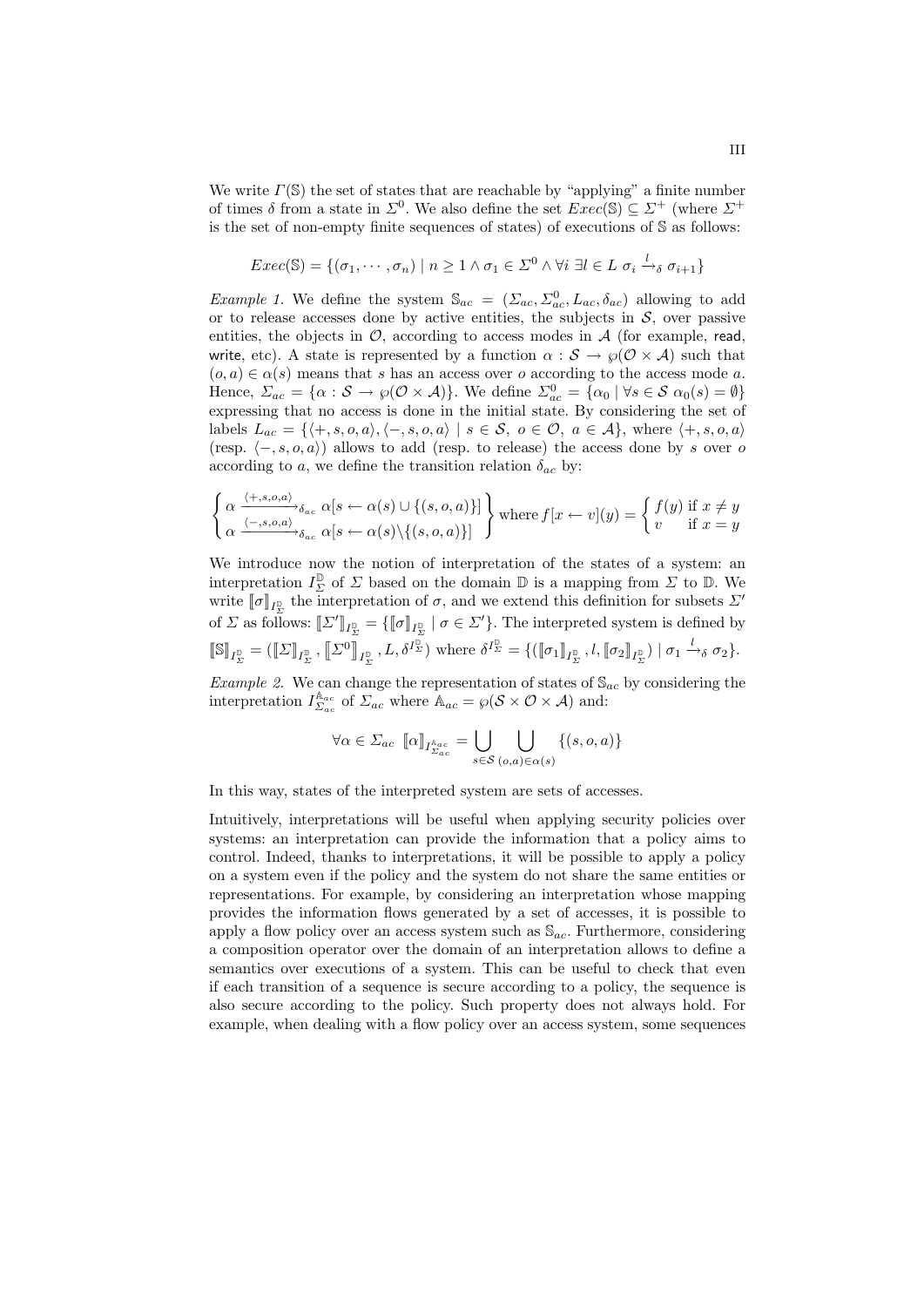of legal sets of accesses (e.g. sets of accesses generating legal flows according to the policy) may generate, by composition of flows generated by each element of the sequence, some illegal flows. Later, when defining sytems from policies, a transition will be labelled both by a request submitted to the system and by the answer given by the policy to this request. We write  $\mathcal R$  for the set of requests, and  $D$  for the set of possible answers. The semantics of  $R$  and  $D$  is defined by a relation  $[\![\mathcal{R}]\!]_{\Sigma}^{\mathcal{D}} \subseteq \Sigma \times (\mathcal{R} \times \mathcal{D}) \times \Sigma$ .  $(\sigma_1, (R, d), \sigma_2) \in [\![\mathcal{R}]\!]_{\Sigma}^{\mathcal{D}}$  means that when the system is in the state  $\sigma_1$ , if the request R is applied according to the answer d, then the system moves into the state  $\sigma_2$ . The notion of answers allows to consider policies specifying transformations that must be done over states when a request has not been accepted (this can be useful for policies that aim to control the number of times that an entity tries to perform an action that would lead to an insecure state). However, for many policies, the set of answers contains only two elements allowing to specify that the request is granted or not.

*Example 3.* We define the set  $\mathcal{R}^{ac}$  as the set  $L_{ac}$  and the set  $\mathcal{D} = \{\text{yes}, \text{no}\}\.$  The semantics of  $\mathcal{R}^{ac}$  can be defined by:

$$
(A_1, (\langle +, s, o, a \rangle, \text{yes}), A_2) \in [\mathcal{R}^{ac}]^{\mathcal{D}}_{\mathbb{A}_{ac}} \Leftrightarrow A_2 = A_1 \cup \{(s, o, a)\}
$$
  

$$
(A_1, (\langle -, s, o, a \rangle, \text{yes}), A_2) \in [\mathcal{R}^{ac}]^{\mathcal{D}}_{\mathbb{A}_{ac}} \Leftrightarrow A_2 = A_1 \setminus \{(s, o, a)\}
$$
  

$$
(A_1, (R, no), A_2) \in [\mathcal{R}^{ac}]^{\mathcal{D}^c}_{\mathbb{A}_{ac}} \Leftrightarrow A_1 = A_2
$$

#### 3 Security policies

Several points of view exist on security policies, among which two main approaches can be distinguished.

Property-based security policies. A property-based policy is a characterization of secure elements of a set according to some security information. Hence, specifying a property-based policy  $\mathbb P$  first consists of defining a set  $\mathbb A$  of "things" that the policy aims to control, called the security targets, in order to ensure the desired security properties (these "things" can be the actions simultaneously done in the system or some information about the entities of the system). Then, a set  $\mathcal C$  of security configurations is introduced: configurations correspond to the information needed to characterize secure elements of A according to the policy. Last, a policy is defined by a relation  $\mathbb F$  between configurations and targets allowing to express that, given a configuration, a target satisfies the policy.

**Definition 1.** A property-based security policy  $\mathbb{P}$  is a tuple  $\mathbb{P} = (\mathbb{A}, \mathcal{C}, \mathbb{H})$  where A *is a set of security targets,* C *is a set of security configurations and*  $\Vdash \subseteq C \times A$ *is a relation specifying secure targets according to configurations.*

*Example 4.* We consider here the HRU policy  $\mathbb{P}_{hru} = (\mathbb{A}_{ac}, \mathcal{C}_{hru}, \mathbb{H}_{\mathbb{P}_{hru}})$ , introduced in [14], which is a discretionary access control policy, aiming to control accesses done in a system. The set of security targets is  $\mathbb{A}_{ac}$  (defined in example 2) and the set of security configurations is  $\mathcal{C}_{\text{hru}} = \mathbb{A}_{ac}$  (a configuration  $m_D \in \mathcal{C}_{\text{hru}}$  specifies a set of granted accesses). Now we can define secure targets as sets of accesses which are granted:  $m_D \Vdash_{\mathbb{P}_{\text{hru}}} A$  iff  $A \subseteq m_D$ .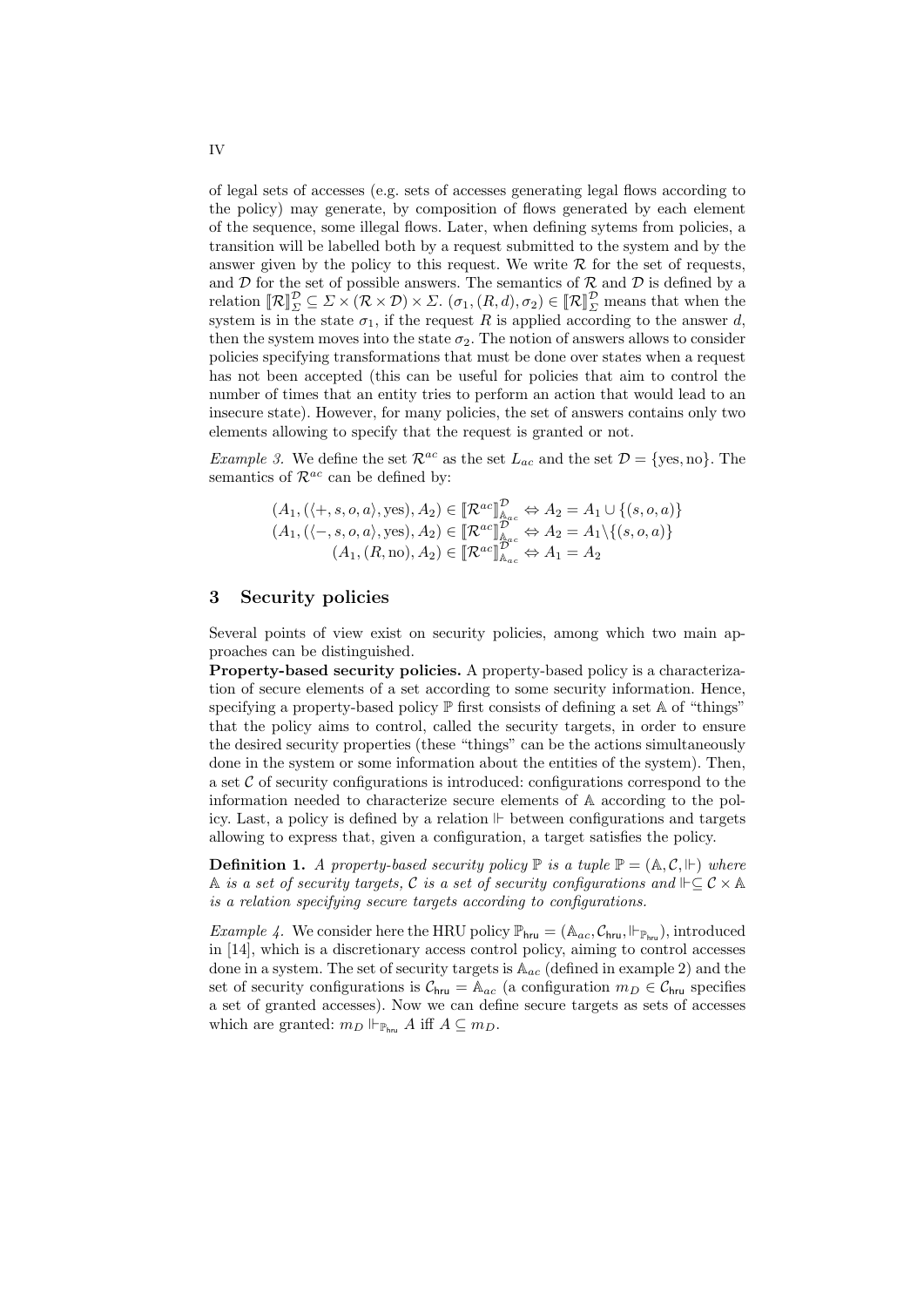In fact, within the property-based approach, a policy  $\mathbb{P} = (\mathbb{A}_{\mathbb{P}}, \mathcal{C}_{\mathbb{P}}, \Vdash_{\mathbb{P}})$  can be viewed as the definition of a semantics for  $\mathcal{C}$ : each configuration c denotes the set of targets  $[[c]]_{\mathbb{P}} = \{A \in \mathbb{A}_{\mathbb{P}} \mid c \Vdash_{\mathbb{P}} A\}$  that c authorizes. Such definition is similar to the one introduced in [3], in the context of access control. For example, if we consider the HRU policy, we have  $[\![m_D]\!]_{\mathbb{P}_{hru}} = \wp(m_D)$ . Note that it may be useful to consider systems allowing to modify configurations. For these systems, we can also introduce a policy allowing to control the transformations of configurations. Hence, the "things" that this policy aims to control is defined by the set  $\mathcal{C}_{\mathbb{P}}$ . Such a policy is often called an administrative policy for  $\mathbb P$  and is defined as a policy  $\mathbb{P}_{\mathbb{P}} = (\mathcal{C}_{\mathbb{P}}, \mathcal{C}, \Vdash_{\mathbb{P}_{\mathbb{P}}})$ . In the following, given a set R of requests together with its semantics  $[\![\mathcal{R}]\!]_{\mathbb{A}}^{\mathcal{D}},$  a policy  $\mathbb{P} = (\mathbb{A}, \mathcal{C}, \Vdash)$ , and a configuration  $c \in \mathcal{C}$ , we write:

$$
A_0 \xrightarrow{((R_1,d_1),\cdots,(R_k,d_k))} \star_{\llbracket \mathcal{R} \rrbracket^{\mathcal{D}}_A, \mathbb{P},c} A_k
$$

to express that there exist  $A_1, \dots, A_{k-1} \in A$  such that:

$$
A_0 \xrightarrow{(R_1,d_1)} \mathbb{R} \mathbb{R}^p \xrightarrow{A_1} \xrightarrow{(R_2,d_2)} \mathbb{R} \mathbb{R}^p \cdots \xrightarrow{(R_k,d_k)} \mathbb{R} \mathbb{R}^p \xrightarrow{A_k} \text{and } \forall i \ (0 \le i \le k) \ c \Vdash A_i
$$

Rule-based security policies. A security policy can also be viewed as a description of the conditions under which an action is permitted or forbidden. We extend here such an approach by considering an arbitrary set of answers. As before, a policy is defined from a set  $A$  of security targets and a set  $C$  of security configurations. Furthermore, to define a policy by specifying a set of authorized actions, we introduce a set  $R$  of requests (corresponding to names of actions) and a set  $D$  of answers (corresponding to different authorizations). Now, the policy is defined by a relation  $\mathbb{I} \subset (\mathcal{C} \times \mathbb{A}) \times (\mathcal{R} \times \mathcal{D})$ , where  $(c, A) \mathbb{I} \in (R, d)$ means that when the current configuration is c and the current target is  $A$ , the action R can be performed according to the answer d.

**Definition 2.** *A rule-based security policy*  $\mathfrak{P}$  *is a tuple*  $\mathfrak{P} = (\mathbb{A}, \mathcal{C}, \mathcal{R}, \mathcal{D}, \mathbb{H})$ where  $A$  *is the set of security targets,*  $C$  *is the set of security configurations,*  $R$  *is the set of requests,*  $D$  *is a set of answers and*  $\mathbb{I}\left[\mathcal{C}\times\mathbb{A}\right]\times(\mathcal{R}\times\mathcal{D})$  *is a relation specifying which (and how) actions can be performed.*

*Example 5.* The HRU policy can be defined as the rule-based policy  $\mathfrak{P}_{\text{hru}} =$  $(A_{ac}, C_{\text{hru}}, \mathcal{R}^{ac}, \mathcal{D}, \mathbb{H}_{\mathfrak{P}_{\text{hru}}})$  where  $\mathcal{D} = \{\text{yes, no}\}\$  and  $(m_D, A) \mathbb{H}_{\mathfrak{P}_{\text{hru}}}(R, d)$  iff:

$$
(R = \langle -, s, o, a \rangle \land d = \text{yes}) \lor (R = \langle +, s, o, a \rangle \land d = \text{yes} \land (s, o, a) \in m_D)
$$
  

$$
\lor (R = \langle +, s, o, a \rangle \land d = \text{no} \land (s, o, a) \notin m_D)
$$

Hence, when  $\mathcal{D} = \{\text{yes}, \text{no}\},\$  given a pair  $(c, A)$ , the set of granted (resp. forbidden) actions is the set  $\{R \in \mathcal{R} \mid (c, A) \Vdash (R, \text{yes})\}$  (resp.  $\{R \in \mathcal{R} \mid (c, A) \Vdash$  $(R, \text{no})\})$ . Such definition is similar to the one introduced in [6], where a policy is defined in terms of authorized actions, and can be extended by considering the set  $\llbracket c, A \rrbracket_{\mathfrak{R}} = \{(R, d) \in \mathcal{R} \times \mathcal{D} \mid (c, A) \Vdash (R, d)\}.$  Here again, administrative policies can be defined for rule-based policies. More generally, an administrative policy for a (rule-based or property-based) security policy whose set of security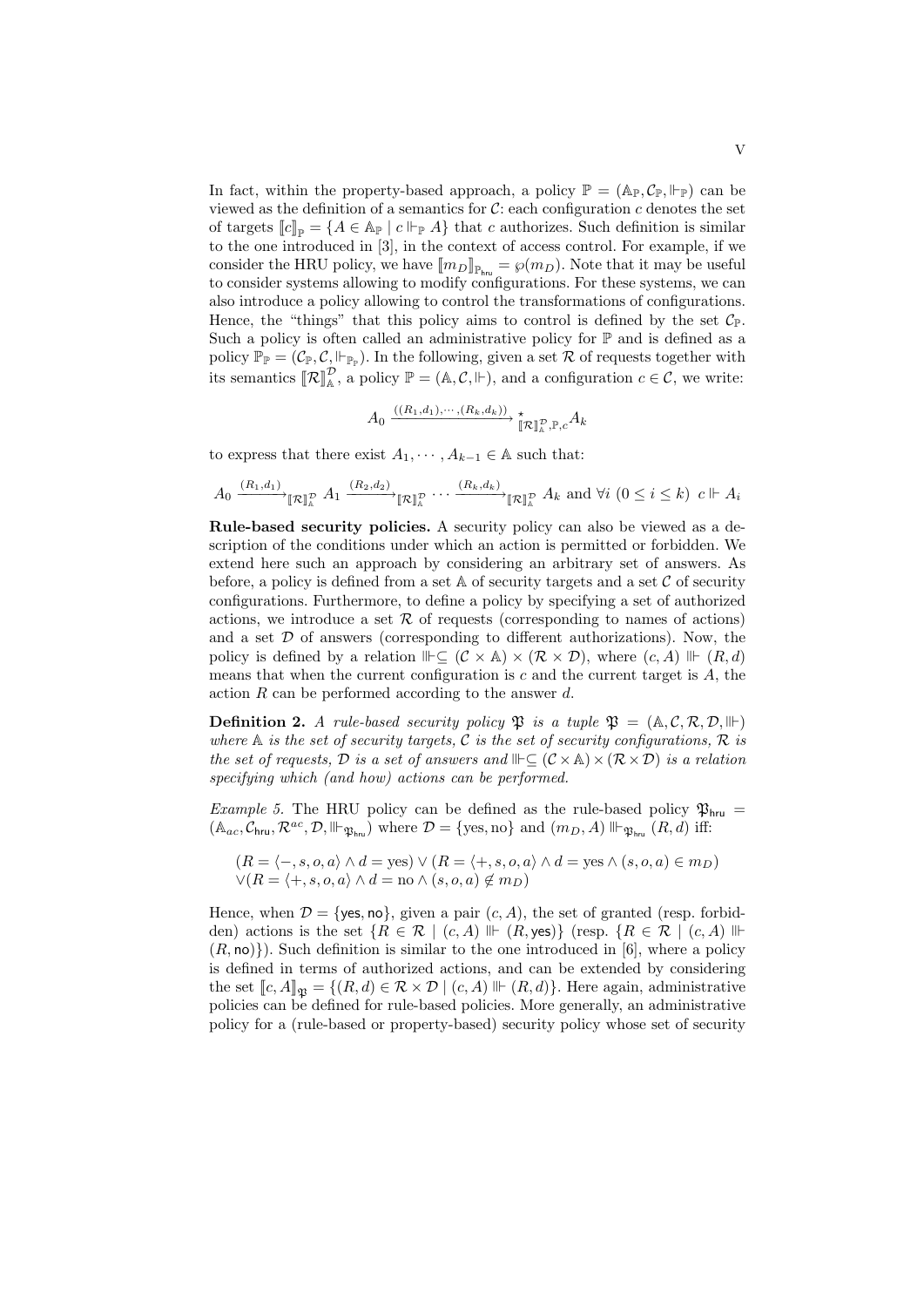configurations is  $\mathcal C$  can be a (rule-based or property-based) policy whose set of security targets is C. Given a policy  $\mathfrak{P} = (\mathbb{A}, \mathcal{C}, \mathcal{R}, \mathcal{D}, \mathbb{H})$ , a security configuration  $c \in \mathcal{C}$ , and a relation  $[\![\mathcal{R}]\!]_A^{\mathcal{D}}$  specifying the semantics of requests, we write:

$$
A_0 \xrightarrow{(R,d)} \mathbb{R}^n \mathbb{R}, \mathfrak{P}, c \, A_1 \qquad \left( \text{resp. } A_0 \xrightarrow{((R_1,d_1), \cdots, (R_k,d_k))} \mathbb{K}^n \mathbb{R}^n \mathfrak{P}, \mathfrak{P}, c \, A_k \right)
$$

to express that:

$$
A_0 \xrightarrow{(R,d)} \mathbb{R} \mathbb{R}^{\mathbb{R}} A_1 \text{ and } (c, A_0) \Vdash (R, d)
$$
  

$$
\left( \text{resp.} \begin{pmatrix} \exists A_1, \cdots, A_{k-1} \in \mathbb{A} \\ A_0 \xrightarrow{(R_1, d_1)} \mathbb{R}^{\mathbb{R}} A_1 \xrightarrow{(R_2, d_2)} \mathbb{R}^{\mathbb{R}} \cdots \xrightarrow{(R_k, d_k)} \mathbb{R}^{\mathbb{R}} A_k \\ \wedge \forall i \ (0 \le i \le k-1) \ (c, A_i) \Vdash (R_{i+1}, d_{i+1}) \end{pmatrix} \right)
$$

Within the rule-based approach, when  $\mathcal{D} = \{ \text{ves, no} \}$ , two main issues must be handled. Given a current configuration and target, for each request, the policy must provide one answer (is the action permitted or forbidden?) and only one answer (no action can be both permitted and forbidden):

- $\mathfrak{P}$  is complete iff:  $\forall R \in \mathcal{R} \ \exists d \in \mathcal{D} \quad (c, A) \Vdash (R, d)$
- $\mathfrak P$  is consistent iff:  $((c, A) \Vdash (R, d_1) \wedge (c, A) \Vdash (R, d_2)) \Rightarrow d_1 = d_2$

For example,  $\mathfrak{P}_{\text{hru}}$  is both complete and consistent. When considering an arbitrary set of answers, only the first issue must be handled: the policy must provide an answer for each request, but several answers can be given to this request, all of them corresponding to authorized ways of applying the request (in practice, a mechanism allowing to specify which answer must be considered when several answers are given by the policy can be introduced, for example, an order relation over  $\mathcal{D}$ ). The relation  $\mathbb{I}$  characterizes "secure" pairs  $(R, d)$  by considering a pair  $(c, A)$  describing the current state of a system. For a class of policies,  $\mathbb{I} \vdash$  can be defined only from the configuration c. For example, this is the case for the HRU policy for which deciding if a request is granted or not can be done by only considering the set  $m<sub>D</sub>$  of authorized accesses. We call such policies free policies. Note that there exist non-free policies, such as MLS (MultiLevel Security) access control policies for which deciding if adding an access is granted or not is done by considering both the configuration (to ensure that the security level of the subject authorizes the access over the object according to its security level) and the current security target (to ensure that the new access won't generate an illegal information flow between objects, according to security levels of objects). Formally, a rule-based policy  $\mathfrak{P} = (\mathbb{A}, \mathcal{C}, \mathcal{R}, \mathcal{D}, \mathbb{H})$  is said to be free iff:

$$
\forall c \in \mathcal{C} \ \forall R \in \mathcal{R} \ \forall d \in \mathcal{D} \ \forall A_1, A_2 \in \mathbb{A} \quad (c, A_1) \ \mathbb{I} \vdash (R, d) \Leftrightarrow (c, A_2) \ \mathbb{I} \vdash (R, d)
$$

Note that some frameworks, like in [6], only allow to consider free policies. We introduce now a property, based on the semantics of requests. Intuitively, this property holds iff for all reachable targets  $A_1$  and  $A_2$ , according to the policy, if the semantics of R contains a transition allowing to transform  $A_1$  into  $A_2$ , then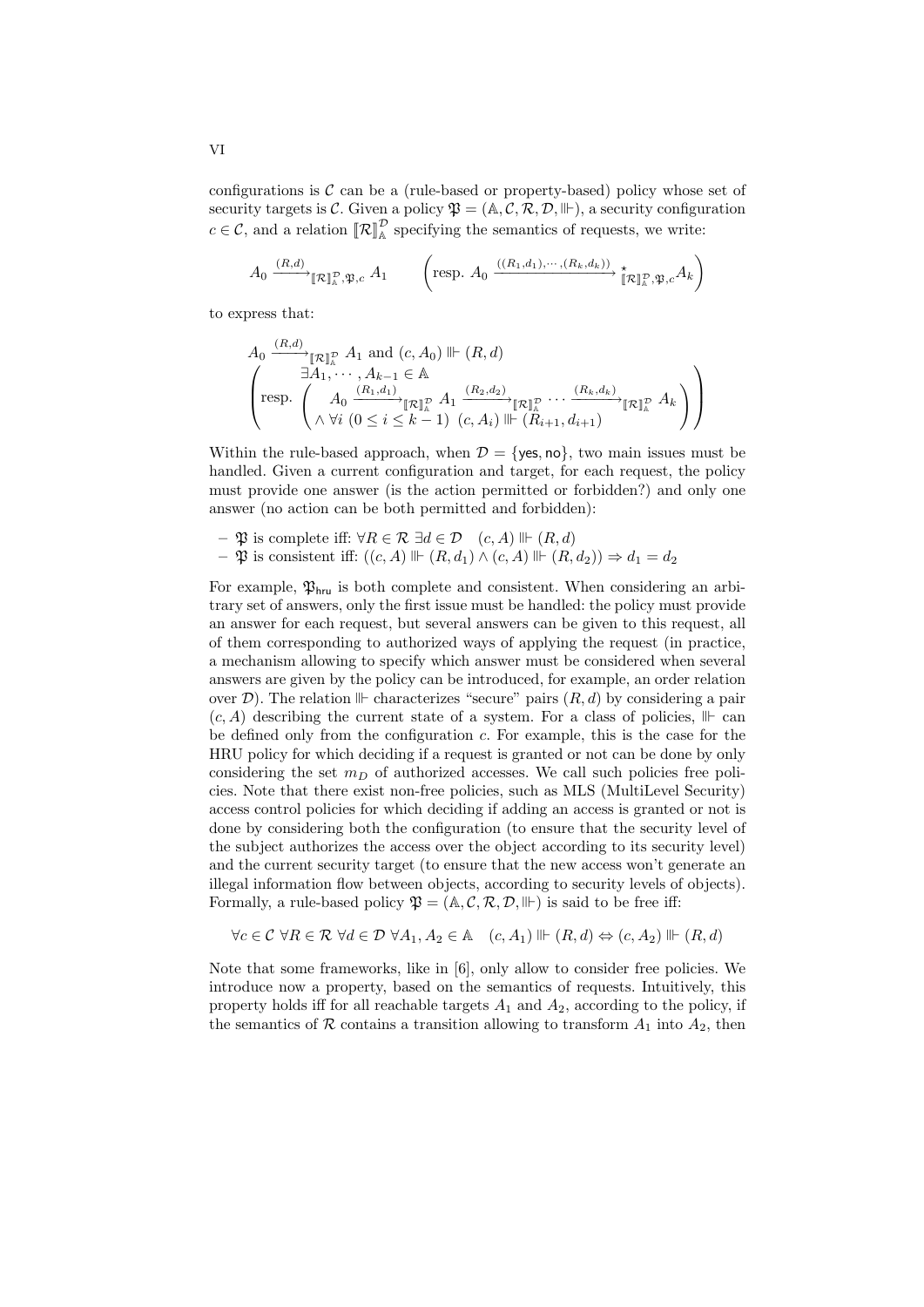this transformation is granted by the policy. More formally, given a relation  $\llbracket \mathcal{R} \rrbracket_{\mathbb{A}}^{\mathcal{D}}$  specifying the semantics of  $\mathcal{R}$ , and a set  $\mathcal{I} \subseteq \mathcal{C} \times \mathbb{A}$  containing pairs  $(c, A)$ such that A is assumed to be secure according to  $c, \mathfrak{P} = (\mathbb{A}, \mathcal{C}, \mathcal{R}, \mathcal{D}, \mathbb{H})$  satisfies the switching property according to  $\llbracket \mathcal{R} \rrbracket_{\mathbb{A}}^{\mathcal{D}}$  and  $\mathcal{I}$  iff:

$$
\forall (c, A_0), (c, A'_0) \in \mathscr{I} \ \forall A, A' \in \mathbb{A} \ \forall (R, d) \in \mathcal{R} \times \mathcal{D} \ \forall \overrightarrow{(R_1, d_1)}, \overrightarrow{(R_2, d_2)} \in (\mathcal{R} \times \mathcal{D})^{\star}
$$
\n
$$
\left(\begin{array}{c} A_0 \xrightarrow{\overrightarrow{(R_1, d_1)}} \star \\ A_0 \xrightarrow{\overrightarrow{(R_1, d_1)}} \star \\ \Rightarrow (c, A) \Vdash (R, d) \end{array} \star A \land A'_0 \xrightarrow{\overrightarrow{(R_2, d_2)}} \star \star \mathbb{I} \mathbb{R} \mathbb{I}^{\mathcal{D}}_{\mathbb{A}}, \mathfrak{P}, c^{A'} \land A \xrightarrow{(R, d)} \mathbb{I} \mathbb{R} \mathbb{I}^{\mathcal{D}}_{\mathbb{A}} \ A' \right)
$$

For example, the policy  $\mathfrak{P}_{\text{hru}}$  satisfies the switching property. Of course, there exist some policies for which the switching property does not hold. This is the case for some policies aiming to control the order of actions.

Property-based policies *versus* Rule-based policies. We relate here the two approaches introduced above by showing how to obtain a property-based policy from a rule-based policy and *vice-versa* and we prove some equivalence results.

Building a property-based policy from a rule-based policy leads to characterize secure elements of A from granted actions according to a security configuration. To achieve this goal, both the semantics of requests and a set  $\mathscr I$  of "initial" pairs of the form  $(c, A)$  considered as secure must be provided. In this way, a secure target A according to a configuration  $c$  is a reachable target by applying  $\rightarrow_{\llbracket \mathcal{R} \rrbracket^{\mathcal{D}}, \mathfrak{P},c}$  from an element  $A_0$  such that  $(c, A_0) \in \mathscr{I}$ . More formally, let  $\mathfrak{P} = (\mathbb{A}, \mathcal{C}, \mathcal{R}, \mathcal{D}, \Vdash)$  be a rule-based policy,  $\llbracket \mathcal{R} \rrbracket^{\mathcal{D}}$  be a relation specifying the semantics of R, and  $\mathscr{I} \subseteq \mathcal{C} \times \mathbb{A}$  be a set of pairs  $(c, A)$ . We define the  $(\mathfrak{P}, [\![\mathcal{R}]\!]_\mathbb{A}^\mathcal{D}, \mathscr{I})$ -policy as the property-based policy  $\mathbb{P} = (\mathbb{A}, \mathcal{C}, \Vdash)$  where:

$$
c \Vdash A \Leftrightarrow \left( \exists (c, A_0) \in \mathscr{I} \; \exists \overrightarrow{(R, d)} \in (\mathcal{R} \times \mathcal{D})^{\star} \; A_0 \xrightarrow{\overrightarrow{(R, d)}} \underset{\llbracket \mathcal{R} \rrbracket^{\mathcal{D}}_k, \mathfrak{P}, c}{\star} A \right)
$$

For example, the policy  $\mathbb{P}_{\text{hru}}$  is the  $(\mathfrak{P}_{\text{hru}}, [\mathcal{R}^{ac}]_{\mathbb{A}_{ac}}^{\mathcal{D}}, \mathscr{I})$ -policy where  $\mathscr{I} = \{(c, \emptyset) \mid \mathcal{A}_{ac} \}$  $c \in \mathcal{C}_{\mathsf{hru}}$ . We prove now that, given a configuration, applying a granted action according to an answer over a secure target leads to a secure target, and conversely, given a configuration  $c$ , if the semantics of the language of requests contains a transition allowing to transform a secure target  $A_1$  into a secure target  $A_2$ , then such a transformation is granted by the policy (in order to prove this property, we need to suppose that the rule-based policy satisfies the switching property).

**Proposition 1.** Let  $\mathbb{P} = (\mathbb{A}, \mathcal{C}, \Vdash)$  be the  $(\mathfrak{P}, [\mathbb{R}]\mathbb{R}^{\mathbb{P}}, \mathcal{I})$ -policy,  $c \in \mathcal{C}, A_0, A \in \mathbb{A}$  $and \overrightarrow{(R,d)} \in (\mathcal{R} \times \mathcal{D})^*$ .

1. If 
$$
(c, A_0) \in \mathcal{I}
$$
 and  $A_0 \xrightarrow{\overline{(R, d)}} \underset{\llbracket \mathcal{R} \rrbracket^{\mathcal{D}}_k, \mathfrak{P}, c}{\longrightarrow} A$ , then  $A_0 \xrightarrow{\overline{(R, d)}} \underset{\llbracket \mathcal{R} \rrbracket^{\mathcal{D}}_k, \mathbb{P}, c}{\longrightarrow} A$ .  
2. If  $\mathfrak{P}$  satisfies the switching property according to  $\llbracket \mathcal{R} \rrbracket^{\mathcal{D}}_A$  and  $\mathcal{I}$ , then:

$$
A_0 \xrightarrow{\overrightarrow{(R,d)}} \mathop{\star}\limits^{\star}_{[\hskip-1.5pt[\hskip-1.5pt][\hskip-1.5pt][\hskip-1.5pt][\hskip-1.5pt][\hskip-1.5pt][\hskip-1.5pt][\hskip-1.5pt][\hskip-1.5pt][\hskip-1.5pt][\hskip-1.5pt][\hskip-1.5pt][\hskip-1.5pt][\hskip-1.5pt][\hskip-1.5pt][\hskip-1.5pt][\hskip-1.5pt][\hskip-1.5pt][\hskip-1.5pt][\hskip-1.5pt][\hskip-1.5pt][\hskip-1.5pt][\hskip-1.5pt][\hskip-1.5pt][\hskip-1.5pt][\hskip-1.5pt][\hskip-1.5pt][\hskip-1.5pt][\hskip-1.5pt][\hskip-1.5pt][\hskip-1.5pt][\hskip-1.5pt][\hskip-1.5pt][\hskip-1.5pt][\hskip-1.5pt][\hskip-1.5pt][\hskip-1.5pt][\hskip-1.5pt][\hskip-1.5pt][\hskip-1.5pt][\hskip-1.5pt][\hskip-1.5pt][\hskip-1.5pt][\hskip-1.5pt][\hskip-1.5pt][\hskip-1.5pt][\hskip-1.5pt][\hskip-1.5pt][\hskip-1.5pt][\hskip-1.5pt][\hskip-1.5pt][\hskip-1.5pt][\hskip-1.5pt][\hskip-1.5pt][\hskip-1.5pt][\hskip-1.5pt][\hskip-1.5pt][\hskip-1.5pt][\hskip-1.5pt][\hskip-1.5pt][\hskip-1.5pt][\hskip-1.5pt][\hskip-1.5pt][\hskip-1.5pt][\hskip-1.5pt][\hskip-1.5pt][\hskip-1.5pt][\hskip-1.5pt][\hskip-1.5pt][\hskip-1.5pt][\hskip-1.5pt][\hskip-1.5pt][\hskip-1.5pt][\hskip-1.5pt][\hskip-1.5pt][\hskip-1.5pt][\hskip-1.5pt][\hskip-1.5pt][\hskip-1.5pt][\hskip-1.5pt][\hskip-1.5pt][\hskip-1.5
$$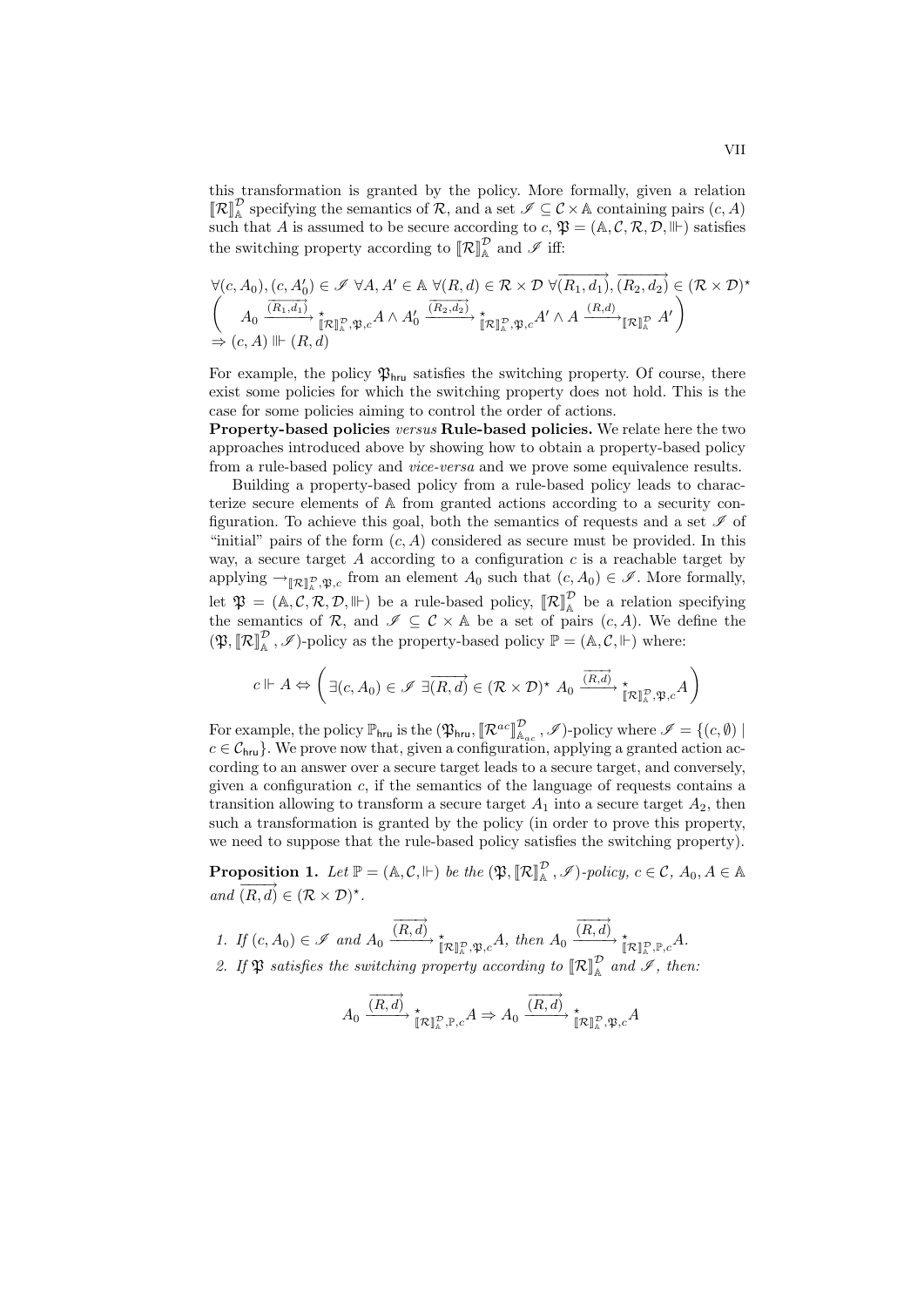Hence, a policy  $\mathfrak{P}$ , which does not satisfy the switching property, can be more restrictive than P and cannot be expressed as an "equivalent" property-based policy. However, by adding some information about "the past" into targets (for example the sequence of transformations that have been done from an initial target to obtain the current target), it becomes possible to solve this problem.

Building a rule-based policy from a property-based policy  $\mathbb{P} = (\mathbb{A}, \mathcal{C}, \Vdash)$  leads to introduce a set R of requests together with its semantics  $\llbracket \mathcal{R} \rrbracket_{\mathbb{A}}^{\mathcal{D}}$ . We define the  $(\mathbb{P}, [\![\mathcal{R}]\!]_{\mathbb{A}}^{\mathcal{D}})$ -policy as the rule-based policy  $\mathfrak{P} = (\mathbb{A}, \mathcal{C}, \mathcal{R}, \mathcal{D}, \mathbb{H})$  where:

$$
(c, A) \Vdash (R, d) \Leftrightarrow (\exists A' \in \mathbb{A} \ A \xrightarrow{(R, d)} \mathbb{R} \mathbb{R} \mathbb{R} \ A' \land c \Vdash A')
$$

For example, the  $(\mathbb{P}_{\text{hru}}, [\mathcal{R}^{ac}]^{\mathcal{D}}_{\mathbb{A}_{ac}})$ -policy is based on a relation  $\mathbb{I}\vdash$  defined by:

$$
(m_D,A)\Vdash(R,d)\\ \Leftrightarrow \begin{pmatrix} (R=\langle +,s,o,a\rangle \wedge d=\mathrm{yes} \wedge A\subseteq m_D \wedge (s,o,a)\in m_D)\\ \vee\ (R=\langle +,s,o,a\rangle \wedge d=\mathrm{no} \wedge (A\not\subseteq m_D \vee (s,o,a)\not\in m_D))\\ \vee\ (R=\langle -,s,o,a\rangle \wedge d=\mathrm{yes} \wedge A\backslash\{(s,o,a)\}\subseteq m_D)\\ \vee\ (R=\langle -,s,o,a\rangle \wedge d=\mathrm{no} \wedge A\backslash\{(s,o,a)\}\not\subseteq m_D)\end{pmatrix}
$$

This relation is slightly different from the relation  $\mathbb{P}_{\mathfrak{P}_{\mathsf{hru}}}$  of the policy  $\mathfrak{P}_{\mathsf{hru}}$  (example 5). However, the only difference is concerned with answers for requests when the current target is not secure according to the configuration. Hence, as we will see, when applied over a system whose initial states are secure, these two policies lead to the same secure states. Last, we state the following proposition.

**Proposition 2.** Let  $\mathfrak{P} = (\mathbb{A}, \mathcal{C}, \mathcal{R}, \mathcal{D}, \mathbb{H})$  be the  $(\mathbb{P}, [\![\mathcal{R}]\!]_A^{\mathcal{D}})$ -policy,  $A_0, A \in \mathbb{A}$ ,  $c \in \mathcal{C}$  and  $\overrightarrow{(R,d)} \in (\mathcal{R} \times \mathcal{D})^{\star}$ .

1. 
$$
A_0 \xrightarrow{\overrightarrow{(R,d)}} \underset{\mathbb{R}}{\star} \underset{\mathbb{R}^n, \mathbb{P}, c}{\star} A \Rightarrow A_0 \xrightarrow{\overrightarrow{(R,d)}} \underset{\mathbb{R}^n, \mathbb{R}, c}{\star} A
$$
  
\n2. If  $c \Vdash A_0$  and if  $[\mathbb{R}^n]_A^{\mathbb{R}}$  is deterministic, then

$$
A_0\xrightarrow{\overrightarrow{(R,d)}}{\underset{\llbracket{\mathcal R}\rrbracket^{\mathcal D}_\mathbb{A}, \mathfrak P, c}{\longrightarrow}}A\Rightarrow A_0\xrightarrow{\overrightarrow{(R,d)}}{\underset{\llbracket{\mathcal R}\rrbracket^{\mathcal D}_\mathbb{A}, \mathbb{P}, c}{\longrightarrow}}A
$$

Note that, when  $\llbracket \mathcal{R} \rrbracket_{\mathbb{A}}^{\mathcal{D}}$  is deterministic, rule-based policies obtained from propertybased policies satisfy the switching property.

### 4 Security policies and systems

We describe here how a policy can be applied on an existing system in order to obtain a secure system, and how to obtain a secure system from a policy. Property-based policies and systems. To apply a property-based policy on a system, we first have to define an interpretation of the states of the system, providing information on which the policy can apply (states of the system are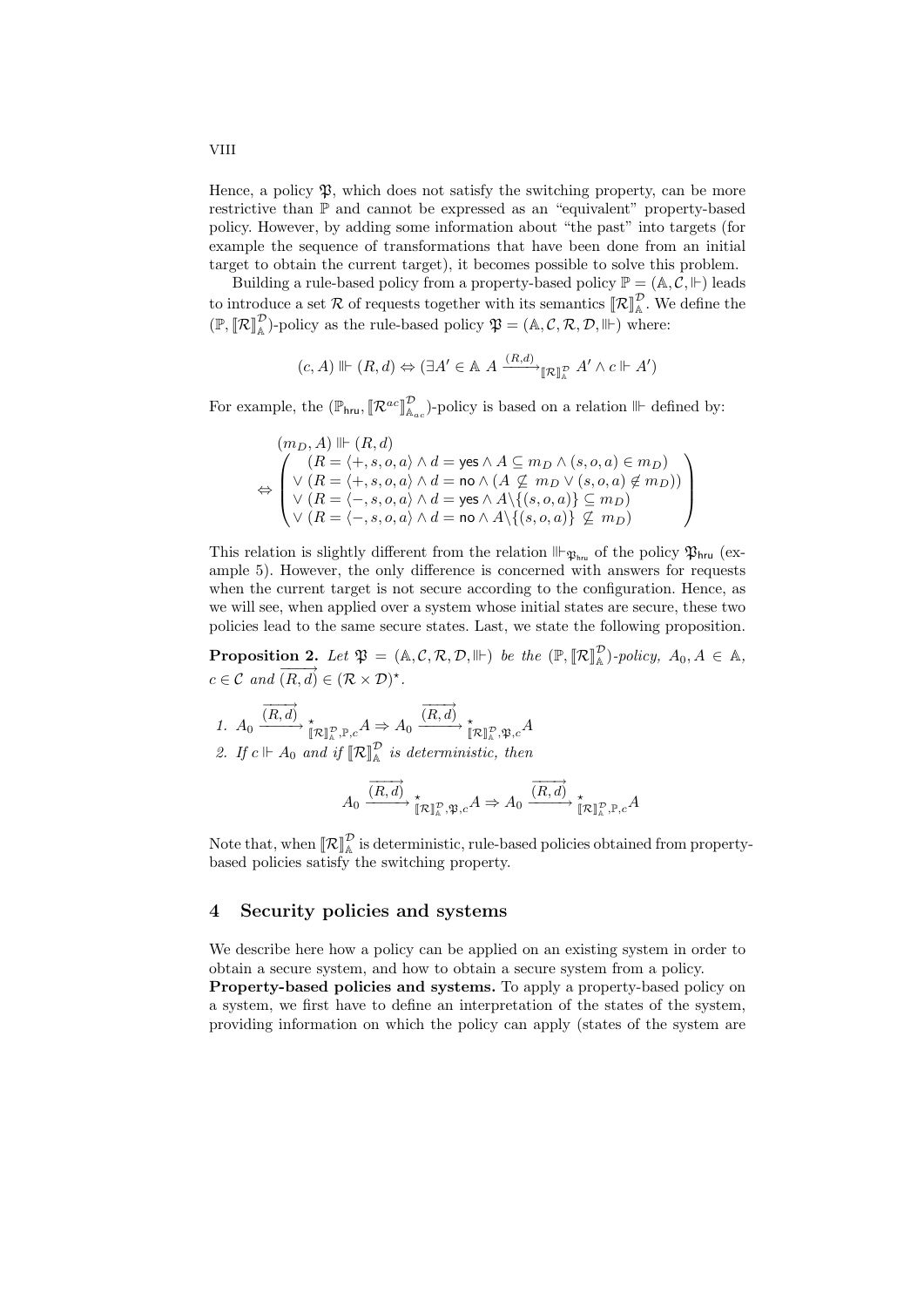interpreted as security targets of the policy). Then, applying a policy on a system leads to a system whose states are enriched with security configurations, whose initial states are secure initial states, and whose transition relation is obtained by removing all "illegal" transitions (e.g. transitions transforming a secure state into a non-secure state). During executions of this new system, security configurations are constant (labels are not concerned with configurations). Systems for which the configurations can evolve can be obtained by composition with a system on which an administrative policy can apply. In practice, applying a policy over a system may be done by considering a particular security configuration, or a particular set of configurations, to constrain the executions of the system.

**Definition 3.** Let  $\mathbb{S} = (\Sigma, \Sigma^0, L, \delta)$  be a system,  $\mathbb{P} = (\mathbb{A}, \mathcal{C}, \Vdash)$  be a property*based security policy,* C *be a subset of* C, and  $I_{\Sigma}^{A}$  *be an interpretation of*  $\Sigma$ . We *define the system*  $[\mathbb{S}]_{\mathbb{P},C}^{\mathbb{I}_{\Sigma}^{\mathbb{A}}} = (C \times \Sigma, [\Sigma^0]_{\mathbb{P},C}^{\mathbb{I}_{\Sigma}^{\mathbb{A}}}, L, [\delta]_{\mathbb{P},C}^{\mathbb{I}_{\Sigma}^{\mathbb{A}}}$ *where:* 

$$
\begin{array}{l} \lfloor \varSigma^{0}\rfloor^{\varGamma^{\mathbb{A}}}_{\mathbb{P},C}=\{(c,\sigma)\mid \sigma\in\varSigma^{0}\wedge c\in C\wedge c\Vdash \llbracket\sigma\rrbracket_{I^{\mathbb{A}}_{\varSigma}}\} \\ \lfloor \delta\rfloor^{\varGamma^{\mathbb{A}}}_{\mathbb{P},C}=\{((c,\sigma_{1}),l,(c,\sigma_{2}))\mid \sigma_{1}\xrightarrow{l}\delta\text{ }\sigma_{2}\wedge c\in C\wedge (c\Vdash \llbracket\sigma_{1}\rrbracket_{I^{\mathbb{A}}_{\varSigma}}\Rightarrow c\Vdash \llbracket\sigma_{2}\rrbracket_{I^{\mathbb{A}}_{\varSigma}})\}\end{array}
$$

The use of an interpretation, which can be viewed as a kind of interface between the policy and the system, allows to apply a policy on several different systems.

*Example 6.* By considering  $C = C_{\text{hru}}$  and the interpretation  $I_{\Sigma_{ac}}^{\mathbb{A}_{ac}}$  (introduced in example 2), applying the policy  $\mathbb{P}_{hru}$  on the system  $\mathbb{S}_{ac}$  leads to a system whose states belongs to  $\mathcal{C}_{\text{bru}} \times \Sigma_{ac}$ , whose labels are labels in  $L_{ac}$ , and defined by:

$$
\begin{array}{l} \lfloor \varSigma_{ac}^{0}\rfloor_{\mathbb{P}_{\text{Inv}},\mathcal{C}_{\text{Inv}}}^{I^{\mathbb{A}_{\text{ac}}}_{\text{Der}}}= \bigcup_{m\in\mathcal{C}_{\text{Inv}}} \left\{(m,\alpha)\mid \alpha\in\Sigma_{ac}^{0}\right\} \\ \lfloor \delta_{ac}\rfloor_{\mathbb{P}_{\text{Inv}},\mathcal{C}_{\text{Inv}}}^{\mathbb{I}^{\mathbb{A}_{\text{ac}}}_{\text{Der}}}\lbrack(\overline{m},\alpha),\langle +,s,o,a\rangle,(m,\alpha[s\leftarrow \alpha(s)\cup\{(o,a)\}]))\mid \\ \left(\exists s'\in\mathcal{S}\;\exists o'\in\mathcal{O}\;\exists a'\in\mathcal{A}\;(o',a')\in\alpha(s')\land (s',o',a')\not\in m)\lor (s,o,a)\in m\right\} \\ \cup\;\left\{\left((m,\alpha),\langle -,s,o,a\rangle,(m,\alpha[s\leftarrow \alpha(s)\backslash\{(s,o,a)\}])\right)\right\}\end{array}
$$

Such a construction allows to ensure that all reachable states of  $\lfloor \mathbb{S} \rfloor_{\mathbb{P},C}^{I_{\Sigma}^4}$  are secure with respect to the policy P.

 $\textbf{Proposition 3.}~~\forall (c,\sigma)\in \varGamma(\lfloor \mathbb{S}\rfloor_{\mathbb{P},C}^{I_{\Sigma}^{\mathbb{A}}})\;c \Vdash \llbracket \sigma \rrbracket_{I_{\Sigma}^{\mathbb{A}}}$ 

Defining a system from a property-based policy  $\mathbb P$  can be done by considering a language of requests R together with its semantics  $\llbracket \mathcal{R} \rrbracket_{\mathbb{A}}^{\mathcal{D}}$ , and a subset  $\mathbb{A}^{\vec{0}}$ of A, and by applying  $\mathbb{P}$  (according to the interpretation  $I_A^{\mathbb{A}}$  of A such that  $\llbracket A \rrbracket_{I_A^{\mathbb{A}}} = A$  on the system  $(\mathbb{A}, \mathbb{A}^0, \mathcal{R} \times \mathcal{D}, \llbracket \mathcal{R} \rrbracket_A^{\mathcal{D}})$ . For example, from the policy  $\mathbb{P}_{\text{hru}}$ , the set  $\mathbb{A}^0_{ac} = \{\emptyset\} \subseteq \mathbb{A}_{ac}$ , and the set  $\mathcal{R}^{ac}$  of requests together with its semantics  $\mathbb{R}^{ac} \mathbb{I}_{A_{ac}}^{\mathcal{D}}$ , we can define the system obtained in example 6 by applying  $\mathbb{P}_{\text{hru}}$  on  $\mathbb{S}_{ac}$ . However, note that such a construction leads to consider all the correct transitions according to  $\mathbb{P}$  and to  $\llbracket \mathcal{R} \rrbracket_{\mathbb{A}}^{\mathcal{D}}$ , and, in some situations, it can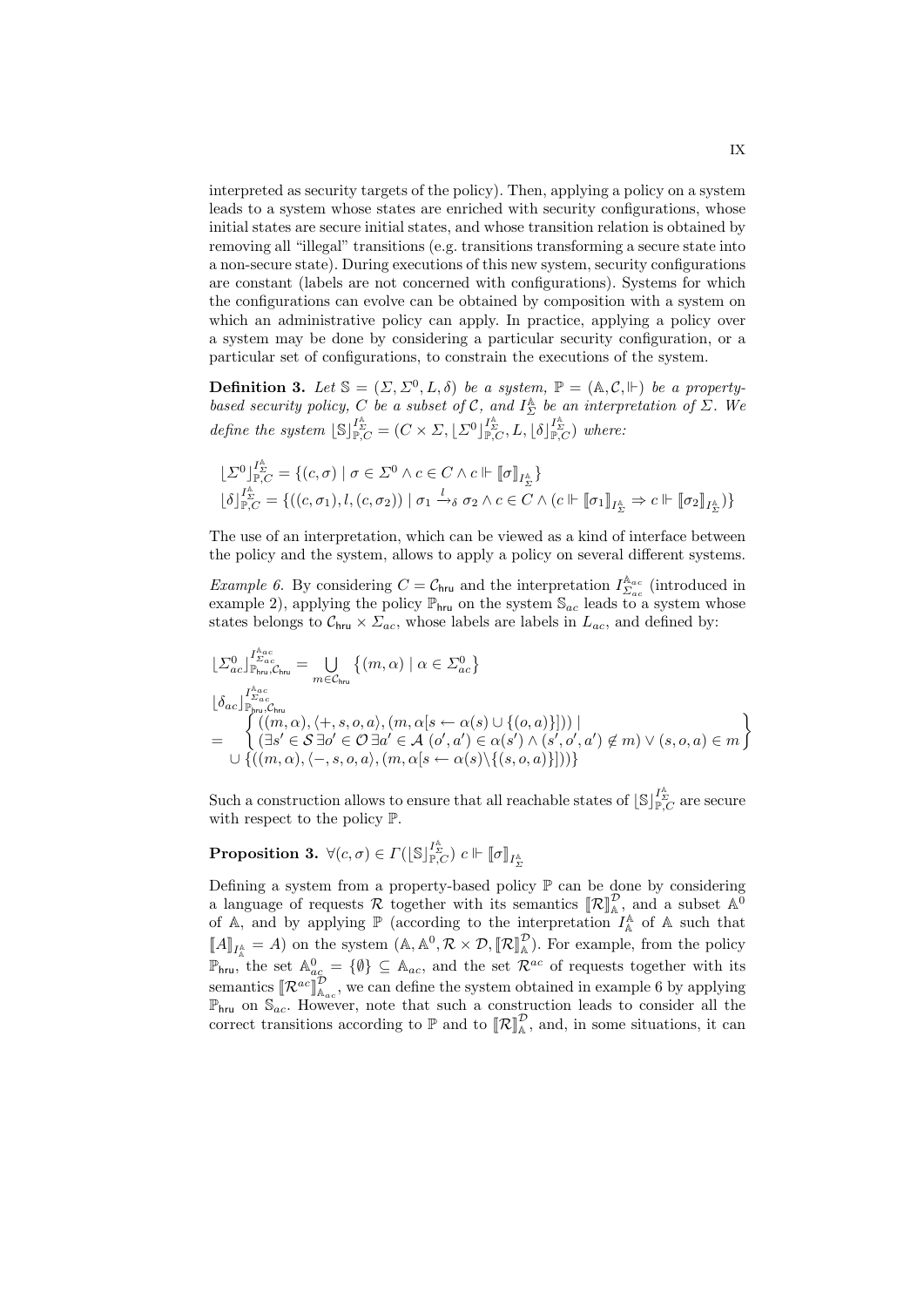be useful to constrain the transition relation  $\delta$ . For example, it can happen that a correct transition according to  $\mathbb P$  does not belong to  $\delta$  in order to avoid that some subjects perform some authorized actions. This is the case for some administrative policies where access rights over an object must be provided only by its owner. In this case, it suffices to consider a transition relation  $\delta$  such that:

$$
\delta \subseteq \left[\!\!\left[ \left[ \mathcal{R} \right]\!\right]_{{\mathbb{A}}}^{\mathcal{D}} \right]_{\mathbb{P},\mathcal{C}}^{I_{{\mathbb{A}}}^{{\mathbb{A}}}}
$$

**Rule-based policies and systems.** To apply a rule-based policy  $\mathfrak{P}$  on a system S, we have to define an interpretation  $I_{\Sigma}^{A}$  of the states of the system whose domain is the set of security targets of  $\mathfrak{P}$ . In addition, to characterize initial states of the system, the definition of a subset of  $C \times A$  must be considered. Last, since  $\mathfrak{P}$  is defined in terms of granted actions, the semantics of the language of requests of P must be given. We introduce here two ways to apply a rule-based policy on a system. The first one consists in removing all transitions  $(\sigma_1, l, \sigma_2) \in \delta$  such that  $[\![\sigma_1]\!]_{I^{\mathbb{A}}_{\Sigma}} \neq [\![\sigma_2]\!]_{I^{\mathbb{A}}_{\Sigma}}$  and such that each transition labelled by a request allowing to transform  $[\![\sigma_1]\!]_{I^{\mathbb{A}}_{\Sigma}}$  into  $[\![\sigma_2]\!]_{I^{\mathbb{A}}_{\Sigma}}$  is not granted by  $\mathfrak{P}$ . The second one is similar but consists in considering "weak-simulations" of transitions of  $\delta$  (e.g. a sequence of requests may be used to transform  $[\![\sigma_1]\!]_{I_{\Sigma}^{\mathbb{A}}}$  into  $[\![\sigma_2]\!]_{I_{\Sigma}^{\mathbb{A}}}.$ 

**Definition 4.** Let  $\mathbb{S} = (\Sigma, \Sigma^0, L, \delta)$  be a system,  $\mathfrak{P} = (\mathbb{A}, \mathcal{C}, \mathcal{R}, \mathcal{D}, \mathbb{H})$  be a rule*based policy,*  $C \subseteq C$ ,  $[\mathcal{R}]_{\mathbb{A}}^{\mathcal{D}}$  *be a relation specifying the semantics of*  $\mathcal{R}$ *,*  $I_{\Sigma}^{\mathbb{A}}$  *be an interpretation of*  $\Sigma$ , and  $\mathscr{I}$  be a subset of  $C \times A$ . We define the systems:

$$
\begin{array}{ll}\label{eq:expansion} [\mathbb{S}]^{I^{\mathbb{A}}_{\Sigma}}_{\mathfrak{P},C,[\![\mathcal{R}]\!]^{\mathbb{R}}_{\mathbb{A}},\mathscr{I}}&=\Big(C\times \varSigma, [\varSigma^0]^{I^{\mathbb{A}}_{\Sigma}}_{\mathfrak{P},C,[\![\mathcal{R}]\!]^{\mathbb{R}}_{\mathbb{A}},\mathscr{I}},L, [\delta]^{I^{\mathbb{A}}_{\Sigma}}_{\mathfrak{P},C,[\![\mathcal{R}]\!]^{\mathbb{R}}_{\mathbb{A}},\mathscr{I}}\Big)\\ [\mathbb{S},\star]^{I^{\mathbb{A}}_{\Sigma}}_{\mathfrak{P},C,[\![\mathcal{R}]\!]^{\mathbb{R}}_{\mathbb{A}},\mathscr{I}}&=\Big((C\times \varSigma, [\varSigma^0]^{I^{\mathbb{A}}_{\Sigma}}_{\mathfrak{P},C,[\![\mathcal{R}]\!]^{\mathbb{R}}_{\mathbb{A}},\mathscr{I}},L, [\delta,\star]^{I^{\mathbb{A}}_{\mathfrak{P},C,[\![\mathcal{R}]\!]^{\mathbb{R}}_{\mathbb{A}},\mathscr{I}}\Big)\\ \end{array}
$$

*where:*

$$
\begin{split} &\lfloor\Sigma^{0}\rfloor^{I_{\Sigma}^{\mathbb{A}}} _{\mathfrak{P},C,\llbracket\mathcal{R}\rrbracket^{\mathbb{R}}_{\mathbb{A}},\mathscr{I}}^{\mathbb{A}}=\left\{(c,\sigma)\mid\sigma\in\Sigma^{0}\land(c,\llbracket\sigma\rrbracket_{I_{\Sigma}^{\mathbb{A}}})\in\mathscr{I}\right\} \\ &\stackrel{[{\delta}]}{\approx}\left\{\begin{matrix} \mathbf{0}^{I_{\Sigma}^{\mathbb{A}}},\mathscr{I} \\ ((c,\sigma_{1}),l,(c,\sigma_{2}))\mid(\sigma_{1},l,\sigma_{2})\in\delta\land c\in C \\[1mm] \land\llbracket\sigma_{1}\rrbracket_{I_{\Sigma}^{\mathbb{A}}}\neq\llbracket\sigma_{2}\rrbracket_{I_{\Sigma}^{\mathbb{A}}}\Rightarrow\exists(R,d)\in\mathcal{R}\times\mathcal{D}\parallel\!\sigma_{1}\rrbracket_{I_{\Sigma}^{\mathbb{A}}}\frac{(R,d)}{\mathbb{A}}\mathbb{R}_{\mathbb{A}}^{\mathbb{B}},\mathfrak{P},c\llbracket\sigma_{2}\rrbracket_{I_{\Sigma}^{\mathbb{A}}}\right\} \\ [0mm] &\stackrel{[{\delta}]}{\approx}\left\{\begin{matrix} ((c,\sigma_{1}),l,(c,\sigma_{2}))\mid(\sigma_{1},l,\sigma_{2})\in\delta\land c\in C \\[1mm] (\sigma_{1},l,\sigma_{2})\in\delta\land c\in C\end{matrix}\right\} \\ [\delta,\star]_{\mathfrak{P},C,\llbracket\mathcal{R}\rrbracket^{\mathbb{A}}_{\mathbb{A}},\mathscr{I}}^{\mathbb{A}}=\left\{\begin{matrix} ((c,\sigma_{1}),l,(c,\sigma_{2}))\mid(\sigma_{1},l,\sigma_{2})\in\delta\land c\in C \\[1mm] \land\exists(\overrightarrow{R},d)\in(\mathcal{R}\times\mathcal{D})^{\star}\parallel\!\sigma_{1}\rrbracket_{I_{\Sigma}^{\mathbb{A}}}\frac{(\overrightarrow{R},d)}{\mathbb{A}}\star_{\llbracket\!\mathcal{R}\rrbracket^{\mathbb{A}}_{\mathbb{A}},\mathfrak{P},c}\llbracket\sigma_{2}\rrbracket_{I_{\Sigma}^{\mathbb{A}}}\end{matrix}\right\} \end{split}
$$

*Example 7.* By considering  $[\mathcal{R}^{ac}]_{\mathbb{A}_{ac}}^{\mathcal{D}}, \mathscr{I} = \mathcal{C}_{\text{hru}} \times \{\emptyset\}$  and  $I_{\Sigma_{ac}}^{\mathbb{A}_{ac}},$  applying  $\mathfrak{P}_{\text{hru}}$ on  $\mathbb{S}_{ac}$  leads to a system whose states belongs to  $\mathcal{C}_{\text{hru}} \times \mathcal{Z}_{ac}$  and defined by:

$$
\begin{array}{l} \lfloor \varSigma_{ac}^{0}\rfloor_{\mathfrak{P}_{ac}}^{f_{2ac}^{kac}}\\ \lfloor \varSigma_{ac}^{0}\rfloor_{\mathfrak{P}_{bru},\mathcal{C}_{bru},[\![\mathcal{R}^{ac}]\!]_{\mathbb{A}_{ac}}^{D},\mathscr{I}}^{D}=\bigcup_{m\in\mathcal{C}_{bru}}\{(m,\alpha)\mid\alpha\in\Sigma_{ac}^{0}\}\\ \lfloor \delta_{ac}\rfloor_{\mathfrak{P}_{bru},\mathcal{C}_{bru},[\![\mathcal{R}^{ac}]\!]_{\mathbb{A}_{ac}}^{D},\mathscr{I}}^{D}=\lfloor \delta_{ac},\star\rfloor_{\mathfrak{P}_{bru},\mathcal{C}_{bru},[\![\mathcal{R}^{ac}]\!]_{\mathbb{A}_{ac}}^{D},\mathscr{I}}^{E}=\}\\ \lfloor \{(m,\alpha),\langle +,s,o,a\rangle,(m,\alpha[s\leftarrow\alpha(s)\cup\{(s,o,a)\}]) )\mid (s,o,a)\in m\}\\ \cup\left\{\left((m,\alpha),\langle -,s,o,a\rangle,(m,\alpha[s\leftarrow\alpha(s)\backslash\{(s,o,a)\}])\right)\right\}\end{array}
$$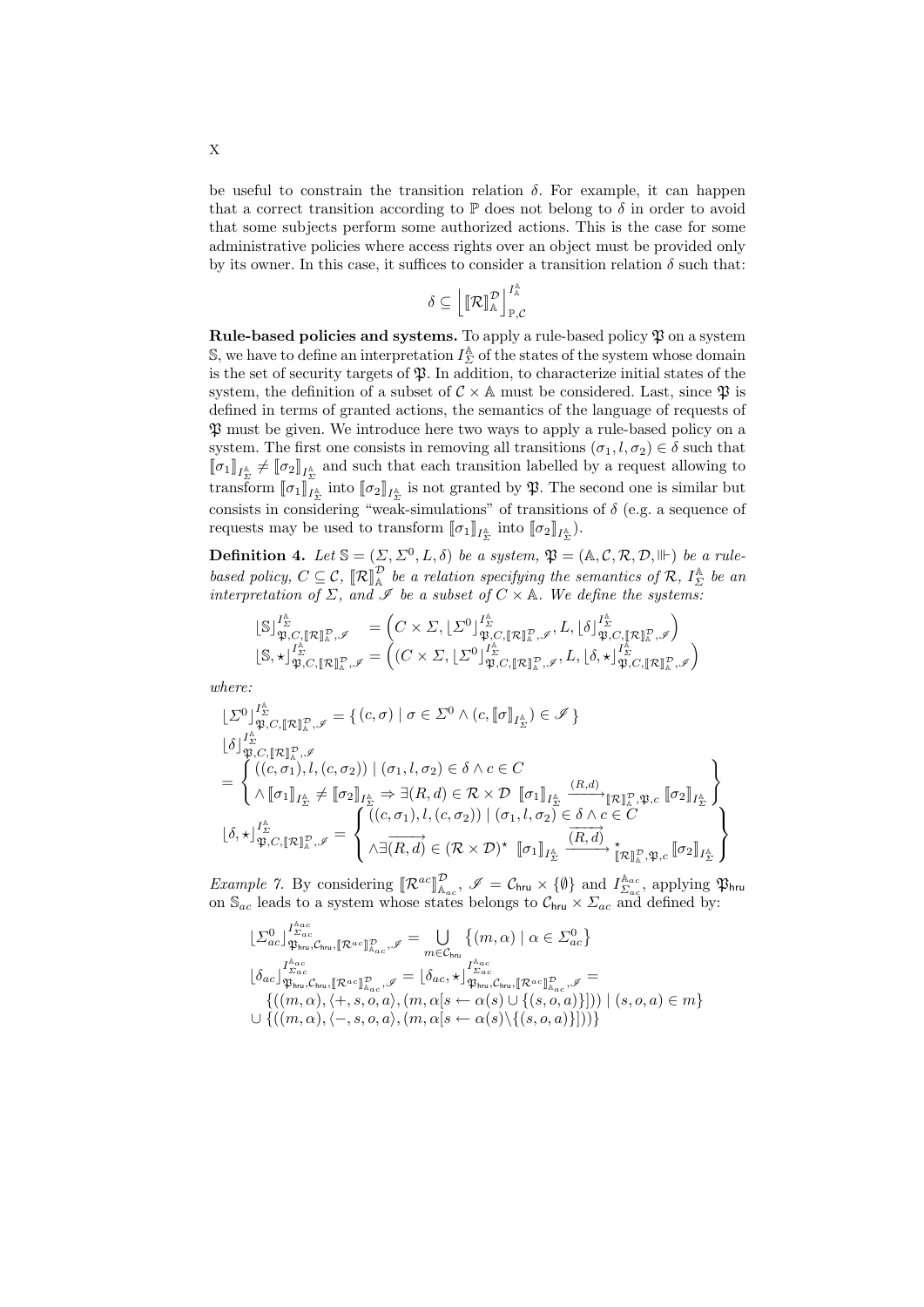Note that the system obtained in example 7 is slightly different from the system obtained in example 6. Indeed transition relations of systems obtained by applying a property-based policy are not constrained when a request is applied on a non-secure state, while transition relations of systems obtained by applying a rule-based policy allow to apply a request only if the conditions specified by the policy are satisfied. The following proposition states a result about executions of systems constrained by a rule-based policy.

 $\textbf{Proposition 4.} \quad \textit{1.} \; \; \textit{Exec}\left( [\mathbb{S}]_{\mathfrak{P},C,[\![\mathcal{R}]\!]^{\mathcal{P}}_{\mathbb{A}},\mathscr{I}}\right) \subseteq \textit{Exec}\left( [\mathbb{S},\star]_{\mathfrak{P},C,[\![\mathcal{R}]\!]^{\mathcal{P}}_{\mathbb{A}},\mathscr{I}}\right)$ 2. If  $\mathfrak{P}$  *satisfies the switching property according to*  $[\mathcal{R}]_A^{\mathcal{P}}$  *and*  $\mathcal{I}$  *and if:* 

$$
\forall l \in L \ \forall \sigma_1, \sigma_2 \in \Sigma \quad \sigma_1 \xrightarrow{l} \delta \sigma_2
$$
  
\n
$$
\Rightarrow \left( \left( \exists (R, d) \in \mathcal{R} \times \mathcal{D} \ [\![\sigma_1]\!]_{I_{\Sigma}^{\mathbb{A}}} \xrightarrow{(R, d)} [\![\mathcal{R}]\!]_{\mathbb{A}}^{\mathbb{D}} \ [\![\sigma_2]\!]_{I_{\Sigma}^{\mathbb{A}}} \right) \vee [\![\sigma_1]\!]_{I_{\Sigma}^{\mathbb{A}}} = [\![\sigma_2]\!]_{I_{\Sigma}^{\mathbb{A}}} \right)
$$
  
\nthen  $Exec \left( [\mathbb{S}, \star]_{\mathfrak{P}, C, [\![\mathcal{R}]\!]_{\mathbb{A}}^{\mathbb{D}}, \mathscr{I}} \right) \subseteq Exc \left( [\mathbb{S}]_{\mathfrak{P}, C, [\![\mathcal{R}]\!]_{\mathbb{A}}^{\mathbb{D}}, \mathscr{I}} \right).$ 

Furthermore, we prove that each reachable state of a system constrained by P can been obtained in a secure way according to the policy.

**Proposition 5.** 
$$
If (c, \sigma) \in \Gamma\left(\lfloor \mathbb{S} \rfloor_{\mathfrak{P}, C, [\![\mathcal{R}]\!]_{\mathbb{A}}^{\mathbb{P}}, \mathscr{I}}^{\mathbb{A}}\right) \text{ or } (c, \sigma) \in \Gamma\left(\lfloor \mathbb{S}, \star \rfloor_{\mathfrak{P}, C, [\![\mathcal{R}]\!]_{\mathbb{A}}^{\mathbb{P}}, \mathscr{I}}^{\mathbb{A}}\right),
$$
  
then  $\exists (c, A_0) \in \mathscr{I}$   $\exists (\overrightarrow{R}, d) \in (\mathcal{R} \times \mathcal{D})^* A_0 \xrightarrow{(\overrightarrow{R}, d)} \star_{\mathbb{R}} \mathbb{R}, \mathfrak{P}, c} [\![\sigma]\!]_{I_{\mathcal{L}}^{\mathbb{A}}}.$ 

Here again, defining a system from a rule-based policy  $\mathfrak P$  can be done by considering R together with its semantics  $[\![\mathcal{R}]\!]_A^{\mathcal{D}}$ , and a subset  $\mathcal{J}$  of  $C \times A$ , and by applying  $\mathfrak P$  (according to the interpretation  $I_{\mathbb A}^{\mathbb A}$  such that  $\llbracket A \rrbracket_{I_{\mathbb A}^{\mathbb A}} = A$ ) on the system  $(A, A^0, \mathcal{R} \times \mathcal{D}, [\![\mathcal{R}]\!]^\mathcal{D}_A$ , where  $A^0 = \{A \in A \mid \exists (c, A) \in \mathcal{I}\}\.$  For example, from the policy  $\mathfrak{P}_{hru}$ , the set  $\mathscr{I} = \mathcal{C}_{hru} \times \{\emptyset\}$ , and the set  $\mathcal{R}^{ac}$  together with its semantics  $[\mathcal{R}^{ac}]^{\mathcal{D}}_{A_{ac}}$ , we can define the system obtained in example 7 by applying  $\mathfrak{P}_{\text{hru}}$  on  $\mathbb{S}_{ac}$ . Of course, the transition relation  $\delta$  can also be constrained by defining a relation such that:

$$
\delta \subseteq \left[\mathbb{R} \mathbb{I}^\mathcal{D}_\mathbb{A} \right]_{\mathfrak{P}, \mathcal{C}, [\![\mathcal{R} ]\!]^\mathcal{D}_\mathbb{A}, \mathscr{I}}^{\mathbb{A}}
$$

Equivalence results. We state here equivalence results about systems constrained by, or defined from, policies obtained with the constructions defined above. More precisely, we characterize the assumptions under which these systems have the same executions.

**Proposition 6.** Let  $\mathbb{P} = (\mathbb{A}, \mathcal{C}, \mathbb{H})$  be the  $(\mathfrak{P}, [\![\mathcal{R}]\!]_A^{\mathcal{D}}, \mathcal{I})$ -policy.

1.  $Exec\left( [\mathbb{S}]_{\mathfrak{P},C,[\![\mathcal{R}]\!]_{\mathbb{A}}^{\mathcal{P}},\mathscr{I}}^{\Gamma_{\mathcal{R}}^{\mathcal{A}}} \right) \subseteq Exc\left( [\mathbb{S},\star]_{\mathfrak{P},C,[\![\mathcal{R}]\!]_{\mathbb{A}}^{\mathcal{P}},\mathscr{I}}^{\Gamma_{\mathcal{R}}^{\mathcal{A}}} \right) \subseteq Exc\left( [\mathbb{S}]_{\mathbb{P},C}^{\Gamma_{\mathcal{R}}^{\mathcal{A}}} \right)$ *2. If the three following properties hold:*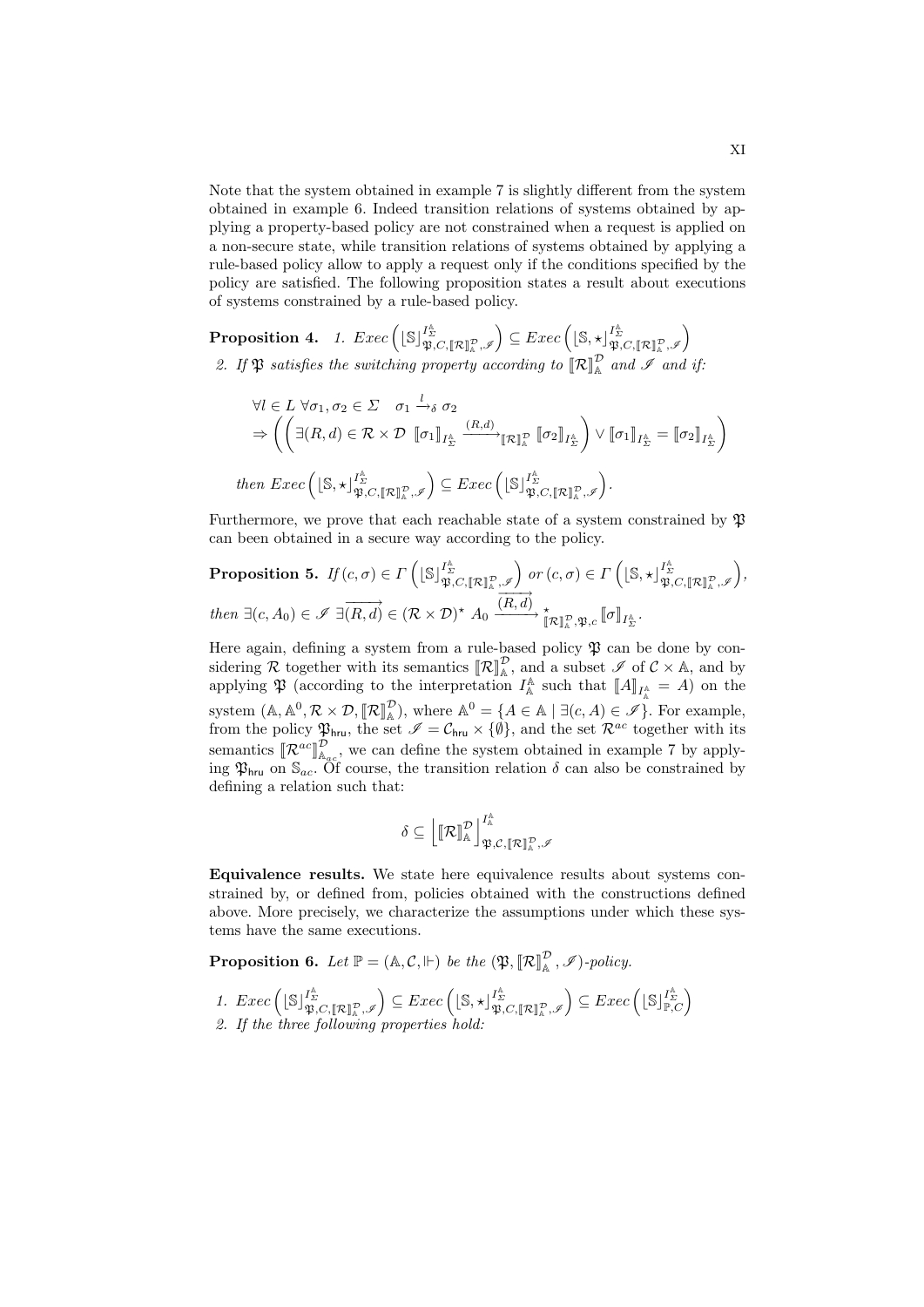(a) 
$$
\forall (c, A_0) \in \mathcal{I} \ \forall A \in \mathbb{A} \ \forall (\overrightarrow{R, d}) \in (\mathcal{R} \times \mathcal{D})^*
$$
  
\n
$$
\left(A_0 \xrightarrow{\overrightarrow{(R, d)}} \underset{\parallel \mathcal{R} \parallel \mathcal{R}}{\dfrac{\dfrac{\dfrac{\partial}{\partial \mathcal{R}}}{\dfrac{\dfrac{\partial}{\partial \mathcal{R}}}{\dfrac{\partial \mathcal{R}}}{\dfrac{\partial \mathcal{R}}}{\dfrac{\partial \mathcal{R}}}{\dfrac{\partial \mathcal{R}}}} \right) \Rightarrow (c, A) \in \mathcal{I}
$$
\n(b)  $\forall l \in L \ \forall \sigma_1, \sigma_2 \in \Sigma$   $\sigma_1 \xrightarrow{l} \sigma_0$   
\n $\Rightarrow \left(\left(\exists (R, d) \in \mathcal{R} \times \mathcal{D} \ [\![\sigma_1]\!]_{I^{\mathbb{A}}_{\Sigma}} \xrightarrow{\phantom{m}} [\mathcal{R} \mathbb{I} \mathcal{R} \ ]_{\mathcal{R}} \ [\![\sigma_2]\!]_{I^{\mathbb{A}}_{\Sigma}}\right) \vee [\![\sigma_1]\!]_{I^{\mathbb{A}}_{\Sigma}} = [\![\sigma_2]\!]_{I^{\mathbb{A}}_{\Sigma}}\right)$ \n(c)  $\mathfrak{P}$  satisfies the switching property according to  $\left[\![\mathcal{R} \!]_{\mathbb{A}}^{\mathcal{D}}$  and  $\mathcal{I}$   
\nthen  $\text{Exec}\left(\lfloor \mathcal{S} \rfloor \frac{I^{\mathbb{A}}_{\Sigma}}{\mathcal{R}, \mathcal{C}}\right) \subseteq \text{Exec}\left(\lfloor \mathcal{S} \rfloor \frac{I^{\mathbb{A}}_{\Sigma}}{\mathcal{R}, \mathcal{C}, \llbracket \mathcal{R} \rrbracket_{\mathbb{A}}^{\mathcal{R}}, \mathcal{I}}\right) = \text{Exec}\left(\lfloor \mathcal{S}, \star \rfloor \frac{I^{\mathbb{A}}_{\Sigma}}{\mathcal{R}, \mathcal{C}, \llbracket \mathcal{R} \rrbracket_{\mathbb{A}}^{\mathcal{R}}, \mathcal{I}}\right).$ 

**Proposition 7.** Let  $\mathbb{S} = (\Sigma, \Sigma^0, L, \delta), \mathfrak{P} = (\mathbb{A}, \mathcal{C}, \mathcal{R}, \mathcal{D}, \mathbb{P})$  be the  $(\mathbb{P}, [\mathcal{R}]_{\mathbb{A}}^{\mathcal{D}})$ . *policy,*  $C \subseteq \mathcal{C}$ *, and*  $\mathcal{I}$  *be the set*  $\{(c, A) | c \Vdash A \land c \in C \land \exists \sigma \in \Sigma^0 \mid [\![\sigma]\!]_{I_{\Sigma}^{\mathbb{A}}} = A\}.$ 

1. If  $\llbracket \mathcal{R} \rrbracket_{\mathbb{A}}^{\mathcal{D}}$  is deterministic, then:

$$
Exec\left(\lfloor \mathbb{S}\rfloor_{\mathfrak{P},C,\llbracket \mathcal{R}\rrbracket_{\mathbb{A}}^{\mathcal{P}},\mathscr{I}}^{\mathbb{A}}\right) \subseteqExec\left(\lfloor \mathbb{S},\star\rfloor_{\mathfrak{P},C,\llbracket \mathcal{R}\rrbracket_{\mathbb{A}}^{\mathcal{P}},\mathscr{I}}^{\mathbb{A}}\right) \subseteqExec\left(\lfloor \mathbb{S}\rfloor_{\mathbb{P},C}^{\mathbb{A}^{\mathcal{A}}}\right)
$$

*2. If the following property holds:*

$$
\forall l \in L \ \forall \sigma_1, \sigma_2 \in \Sigma \quad \sigma_1 \xrightarrow{l} \sigma_2
$$
\n
$$
\Rightarrow \left( \left( \exists (R, d) \in \mathcal{R} \times \mathcal{D} \ [\![\sigma_1]\!]_{I_{\Sigma}^{\mathbb{A}}} \xrightarrow{(R, d)} [\![\mathcal{R}]\!]_{\mathbb{A}}^{\mathbb{B}} \ [\![\sigma_2]\!]_{I_{\Sigma}^{\mathbb{A}}} \right) \vee [\![\sigma_1]\!]_{I_{\Sigma}^{\mathbb{A}}} = [\![\sigma_2]\!]_{I_{\Sigma}^{\mathbb{A}}} \right)
$$
\n
$$
\text{then } \text{Exec} \left( \lfloor \mathbb{S} \rfloor_{\mathbb{P}, C}^{I_{\Delta}^{\mathbb{A}}} \right) \subseteq \text{Exec} \left( \lfloor \mathbb{S} \rfloor_{\mathfrak{P}, C, [\![\mathcal{R}]\!]_{\mathbb{A}}^{\mathbb{B}}, \mathcal{I}}^{\mathbb{B}}} \right) \subseteq \text{Exec} \left( \lfloor \mathbb{S}, \star \rfloor_{\mathfrak{P}, C, [\![\mathcal{R}]\!]_{\mathbb{A}}^{\mathbb{B}}, \mathcal{I}}^{\mathbb{A}}} \right).
$$

#### 5 Related works

As we said, there exists now a large collection of literature describing how to define and to reason about policies. Without being exhaustive, we give in table 1 a classification of some of the most representative of the existing approaches. Rule-based approaches. In [1], C-Datalog programs are used to specify some entities (subjects, authorizations, etc), their structure (hierarchies, roles, etc) and the relationships existing between them: the meaning of a policy is based on a stable semantics model of C-Datalog programs. Like in [15], such development aims to define an architecture within a particular authorization language. In [2, 3], an access control policy is defined as a set authorizations: a policy is viewed as a configuration together with its semantics and only free policies can be expressed. Such framework is used to compose policies. In [5], a more general approach to compose policies is introduced and is based on the Belnap logic, used to resolve conflicts and unspecified answers. In [7], in the context of access control, a clear distinction is done between configurations and authorizations, but security targets are not introduced in an explicit way: a policy is defined by a set of configurations, a set of operations allowing to modify configurations, and a relation characterizing correct access judgements according to

XII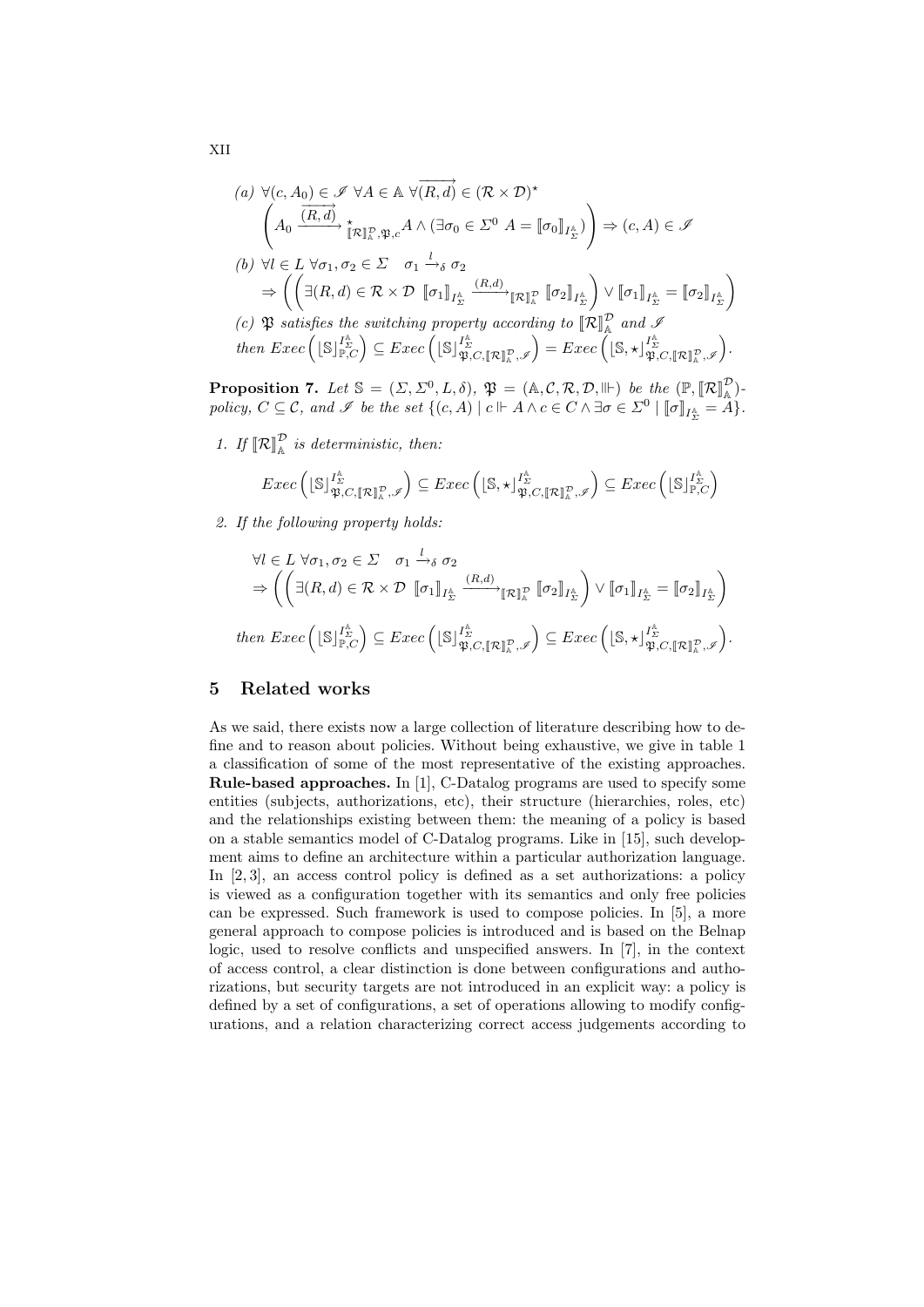|                 |                              |                           |                                                                        |                | Distinction Approach Def. Def. of a Application of | $\mathcal{D}$             |
|-----------------|------------------------------|---------------------------|------------------------------------------------------------------------|----------------|----------------------------------------------------|---------------------------|
|                 | betwwen                      |                           | οf                                                                     | system         | policies over                                      |                           |
|                 | $\mathbb A$ and $\mathcal C$ |                           | $\left[\!\left[\mathcal{R}\right]\!\right]^{\mathcal{D}}_{\mathbb{A}}$ | from the       | independent                                        |                           |
|                 |                              |                           |                                                                        | policy         | systems                                            |                           |
| $[1-3, 13, 18]$ | no                           | rules                     | no                                                                     | no             | no                                                 | $\{yes, no\}$             |
| [4,9]           | $\mathbf{n}$                 | rules                     | yes                                                                    | yes            | no                                                 | arbitrary                 |
| [5]             | no                           | rules                     | no                                                                     | no             | no                                                 | $\{yes, no, \top, \bot\}$ |
| [6, 7]          | yes                          | rules                     | no                                                                     | no             | no                                                 | $\{yes, no\}$             |
| [8]             | no                           | rules                     | yes                                                                    | yes            | $\mathbf{n}$                                       | $\{yes, no\}$             |
| 12              | yes                          | property                  | yes                                                                    | yes            | no                                                 | arbitrary                 |
| [17]            | no                           | property<br>$\sim$ $\sim$ | <b>ves</b><br>н.                                                       | yes<br>$T = 1$ | no                                                 | $\{yes, no\}$             |

Table 1. Related works

configurations. Such an approach aims to compare policies in term of expressive power of the administrative language allowing to transform configurations and can only be used for free policies. A similar approach can be found in [6], where security engineering of lattice-based policies is considered. In [18], a finer comparison mechanism for rule-based policies (in term of expressive power of the administrative language) is introduced. In [13], a rule-based policy is defined as a conjuntion of first-order logic formula, and the authors characterize fragments of logic for which  $\mathbb{I}$  is decidable. In [8], rule-based policies are expressed as Datalog programs and semantics of requests is considered. Such an approach is similar to the one introduced in section 4 to define a system from a rule-based policy. However, the system and the policy are defined over the same vocabulary. In [9], the authors represent rule-based access control policies as rewriting systems and use such an approach to compose policies. In [4], this approach is modified in order to make a clear distinction between the policy and the semantics of requests: such a development is close to the approach introduced in section 4 to define a system from a rule-based policy but the system and the policy share the same "actions" and are defined over the same signature. This framework is used to check security properties (such as confidentiality or integrity) *via* a notion of morphisms between environments (close to our notion of interpretation).

Property-based approaches. Property-based approaches are simpler than rule-based approaches and few generic frameworks allow to define them: defining a property-based policy can be easily done without a framework. A framework becomes useful when comparing or composing policies, or when dealing with a particular class of properties (information flows, etc). Hence, many policies are defined by following the property-based approach in an implicit way. The most famous property-based policy is the Bell and LaPadula policy [16], based on the  $MAC$  and  $MAC\star$  properties over sets of accesses. These developments specify security properties and define a transition system, which preserves these properties: this corresponds to the definition of a relation  $\mathbb F$  characterizing secure targets together with the (direct) definition of a secure system from the policy. Furthermore, note that many access control policies  $[1, 15, 2, 3, 5, 7, 18, 13, 8]$  are defined in term of sets of authorizations and could also be viewed as property-based poli-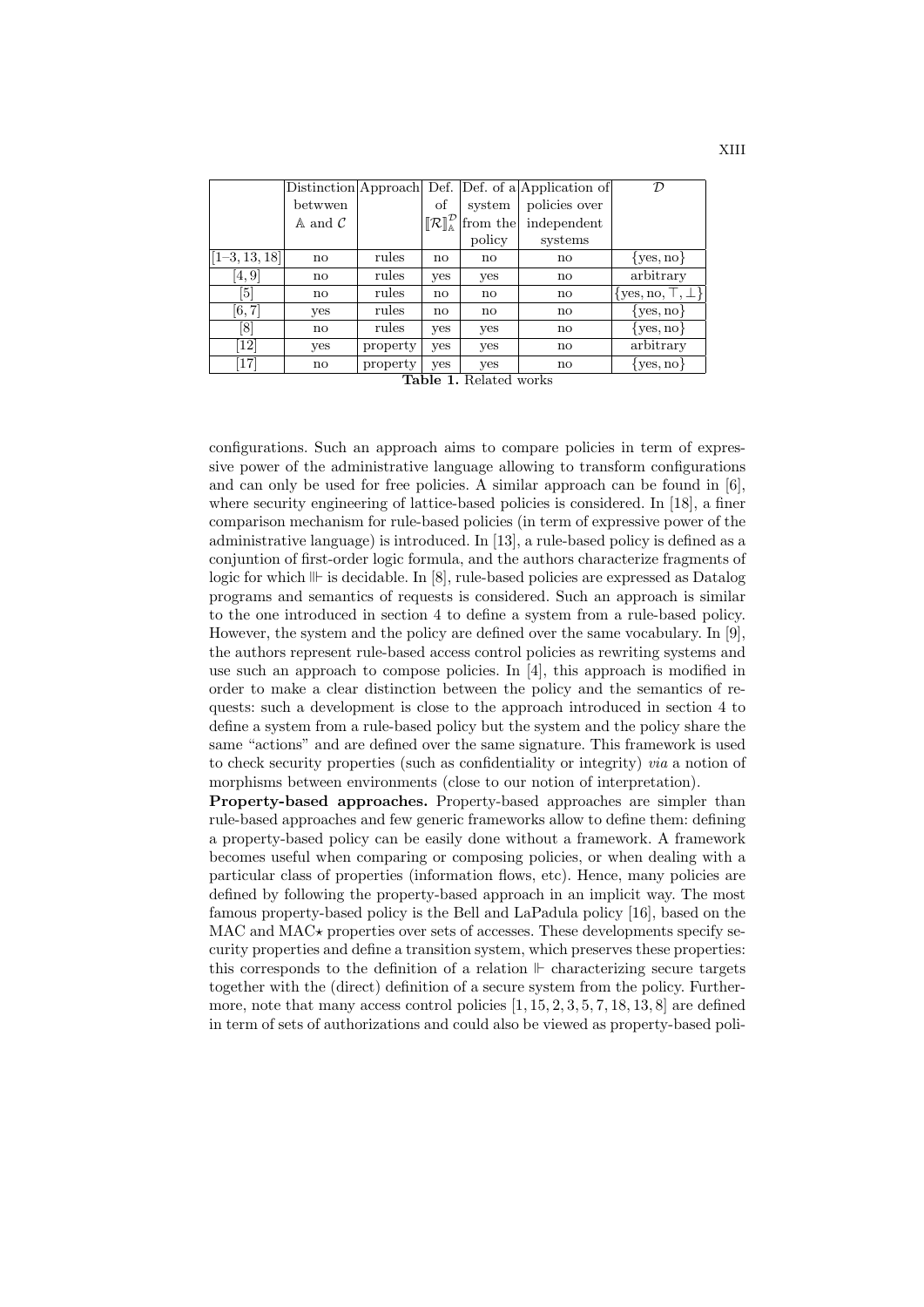cies: in this context, authorizations can be viewed as (parts of) secure targets, as well as granted access requests. In [12], property-based policies are defined and a comparison mechanism (based on simulation of the executions of secure systems obtained from policies) is introduced. A policy is defined by a predicate  $\Omega$  over a set of states, describing both the targets and the configurations, and two mappings are introduced to distinguish targets and configurations: given a state  $\sigma$ ,  $\Lambda(\sigma)$  (resp.  $\Upsilon(\sigma)$ ) denotes the target (resp. the configuration), and we have  $\Upsilon(\sigma) \Vdash \Lambda(\sigma) \Leftrightarrow \Omega(\sigma)$ . In [17], property-based policies are introduced and the framework is used to check that executions of a system are correct according to the policy. Other works aiming to formally characterize security properties preserved by executions of systems can be found in [10, 11].

#### 6 Conclusion

Security of information systems has become a well-established field of computer science. Hence many approaches dealing with security have been developed. In this paper, we have identified the components involved in these approaches and the role they play in the definition of a policy, a system and a secure system. Two main approaches have been considered here: the property-based approach is an abstract way to specify the security properties we want to enforce, while the rule-based approach specifies which actions are granted. Hence, rule-based policies allows a fine control over executions of a system that cannot always be ensured by a property-based policy. However, in most of cases, rule-based policies one can find in the literature satisfies the switching property and can be expressed as property-based policies. Moreover, it should be notice that when targets contain information about the past, defining property-based policies that aim to control sequences of actions becomes possible. In any case, rule-based and property-based approaches are not equivalent, and our results allow to enlighten differences between the two approaches, by characterizing some properties the policies have to satisfy to be equivalent, and by characterizing some properties the policies and the systems have to satisfy in order to have the same executions. Thanks to this study, it becomes possible to relate the different existing approaches, thus allowing to reuse policies in a particular context even if these policies have been defined by following another approach. Hence, this paper provides a generic formal framework in which many security policies and systems can be specified, implemented and proved correct according to some security properties. We think that using formal specifications is largely beneficial. Indeed, in the literature, one can find papers presenting a particular security mechanism through examples without any formalisation (or generalisation) of the concepts involved in the mechanism. Of course, such papers are very useful to understand how a particular mechanism works but they provide little help to implement it. We also think that genericity is important: it allows to have a common formalism (in which policies are described) thus allowing to characterize particular classes of policies and systems (such as free policies), to compare, to define operations (such as composition) and to reason in a generic way about policies and sys